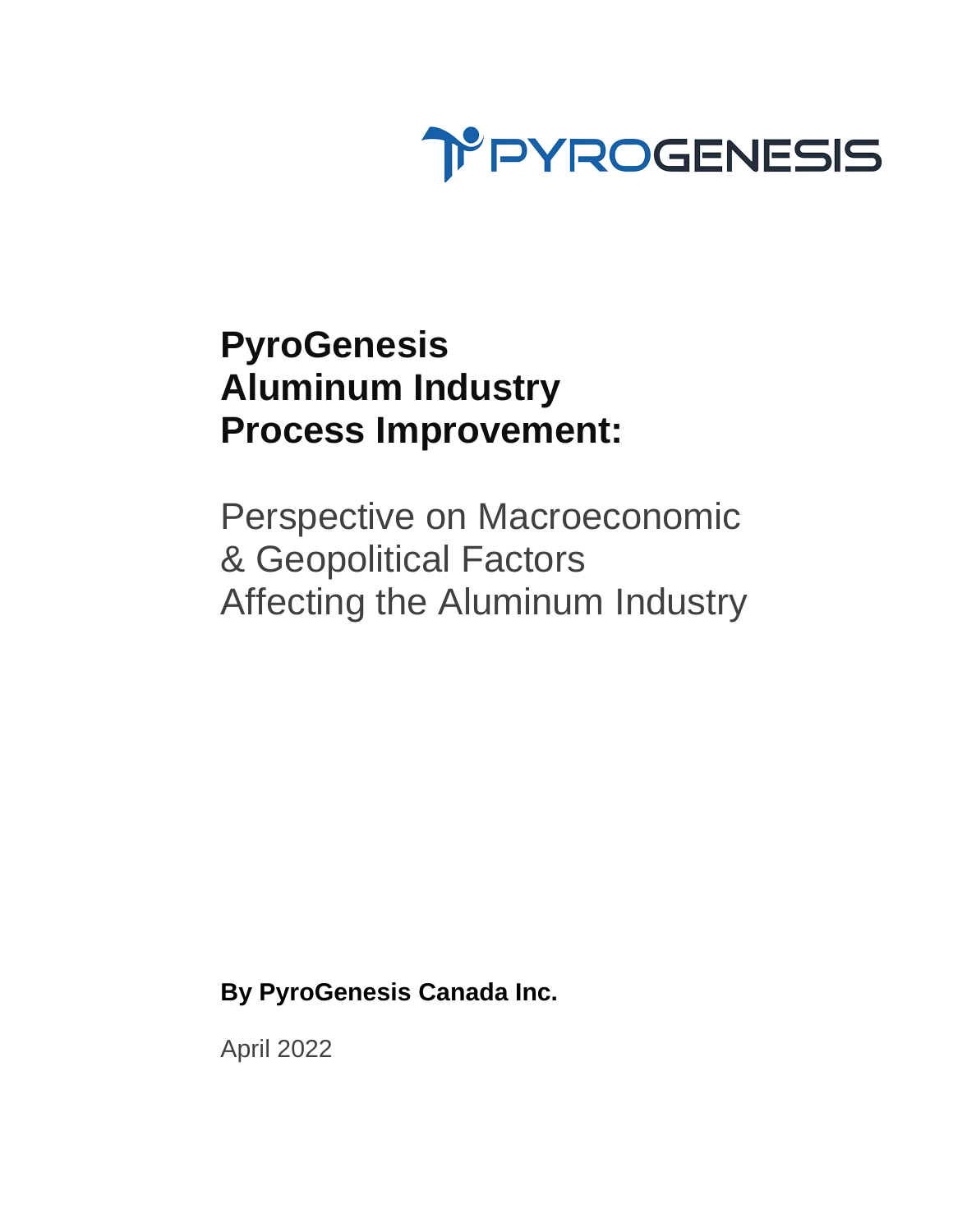# **Contents**

- 2. The Impact and Crucial Importance of Aluminum 4
- <span id="page-1-0"></span>3. Rising Aluminum Demand 7
- 4. Decarbonisation 9
- 5. Surging Energy Prices 11
- 6. Rising Aluminum Price 14
- 7. Conclusion 16
- 8. Appendix 18

© 2022 PyroGenesis Canada Inc. All rights reserved. No part of this publication may be reproduced or transmitted in any form or by any means, including photocopying and recording, or by any information storage and retrieval system, without consent.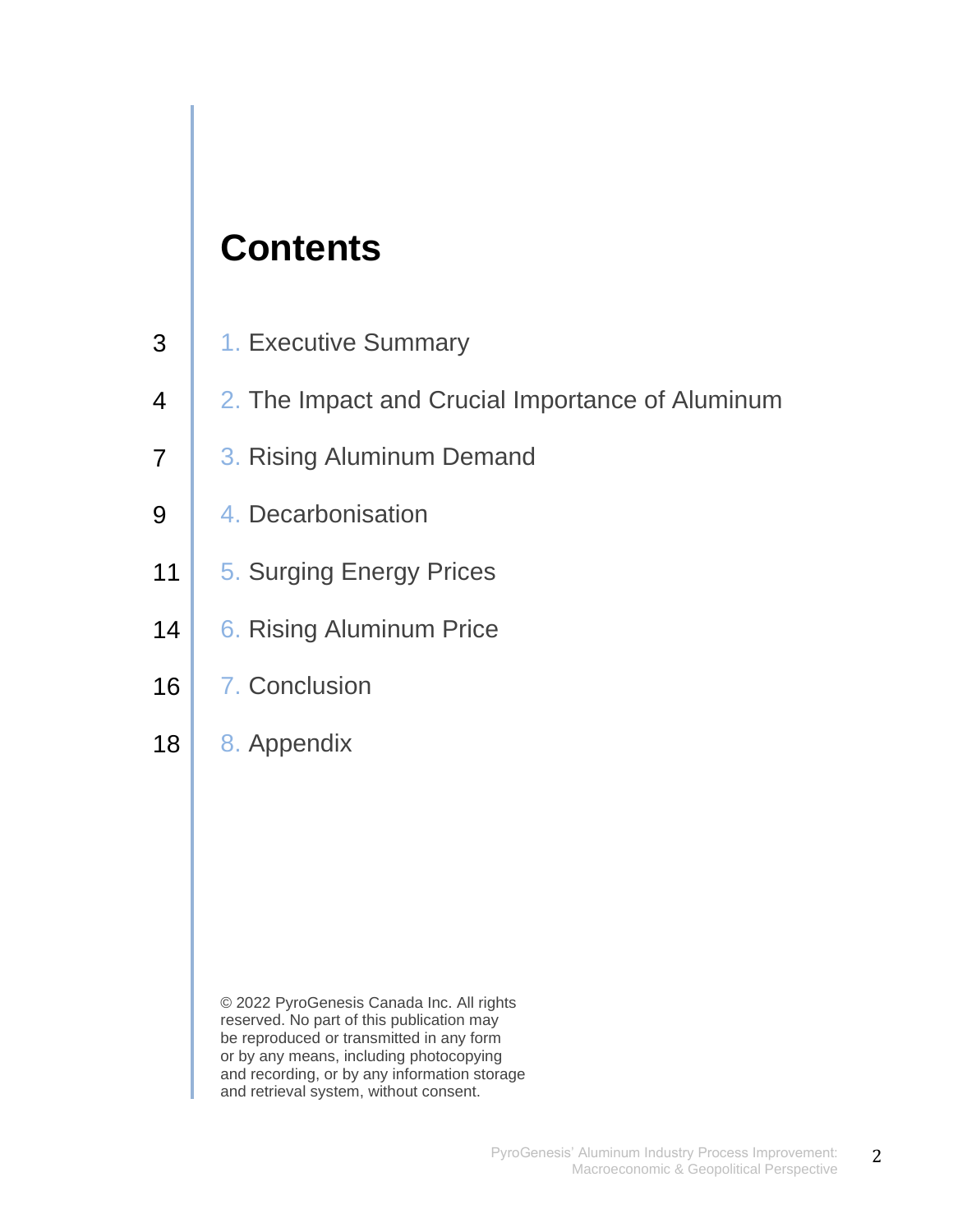### **Executive Summary**

With both global demand and price for aluminum increasing substantially, technologies that can help the industry maximize output while reducing carbon emissions are key.

Among its offerings, PyroGenesis offers a growing range of industrial technology solutions for the aluminum industry. In fact, the aluminum sector has long been one of PyroGenesis' success stories, continuing to not just bear fruit, but to explode with opportunity in several different directions.

The company's primary expertise in this area is in the recovery of valuable metal and chemicals from the aluminum element known as dross. Dross is a residual waste of the aluminum smelting process.

The aluminum industry had previously developed methods to mechanically separate the still-valuable aluminum from the dross for re-use. The majority of those methods, however, were sometimes dangerous and volatile, with less than optimum efficiency, while leaving a hazardous salt cake that needs to be stored or landfilled – a situation that is become increasingly difficult as landfill bans multiply.

PyroGenesis has modernized and significantly enhanced the dross process, introducing a salt-free method to recover much more – up to 98% – of the valuable aluminum left in dross, a 20% higher rate than the most commonly used process (the rotary salt furnace), and with a 50% lower operating cost, a lower carbon footprint and energy consumption, and a higher return on investment.

As a result, **PyroGenesis' DROSRITE™** systems are in-demand, with the company having won some of the largest dross recovery projects internationally, making the company one of the largest and certainly the fastest growing dross recovery solutions in the world, with 14 large Drosrite™ systems completed (11) or ordered/requested (3).

PyroGenesis contends that while the material and financial advantages alone of Drosrite™ will prove to make this technology increasingly more popular as the industry solution of choice, there exist several macroeconomic and geopolitical factors that will impact that popularity even further.

These factors, highly interrelated, include: increasing worldwide demand for aluminum; the pressing global movement to reduce greenhouse gas and carbon emissions; rising energy prices; supply chain disruptions; volatility caused by international events such as the conflict in Ukraine; and increased aluminum prices.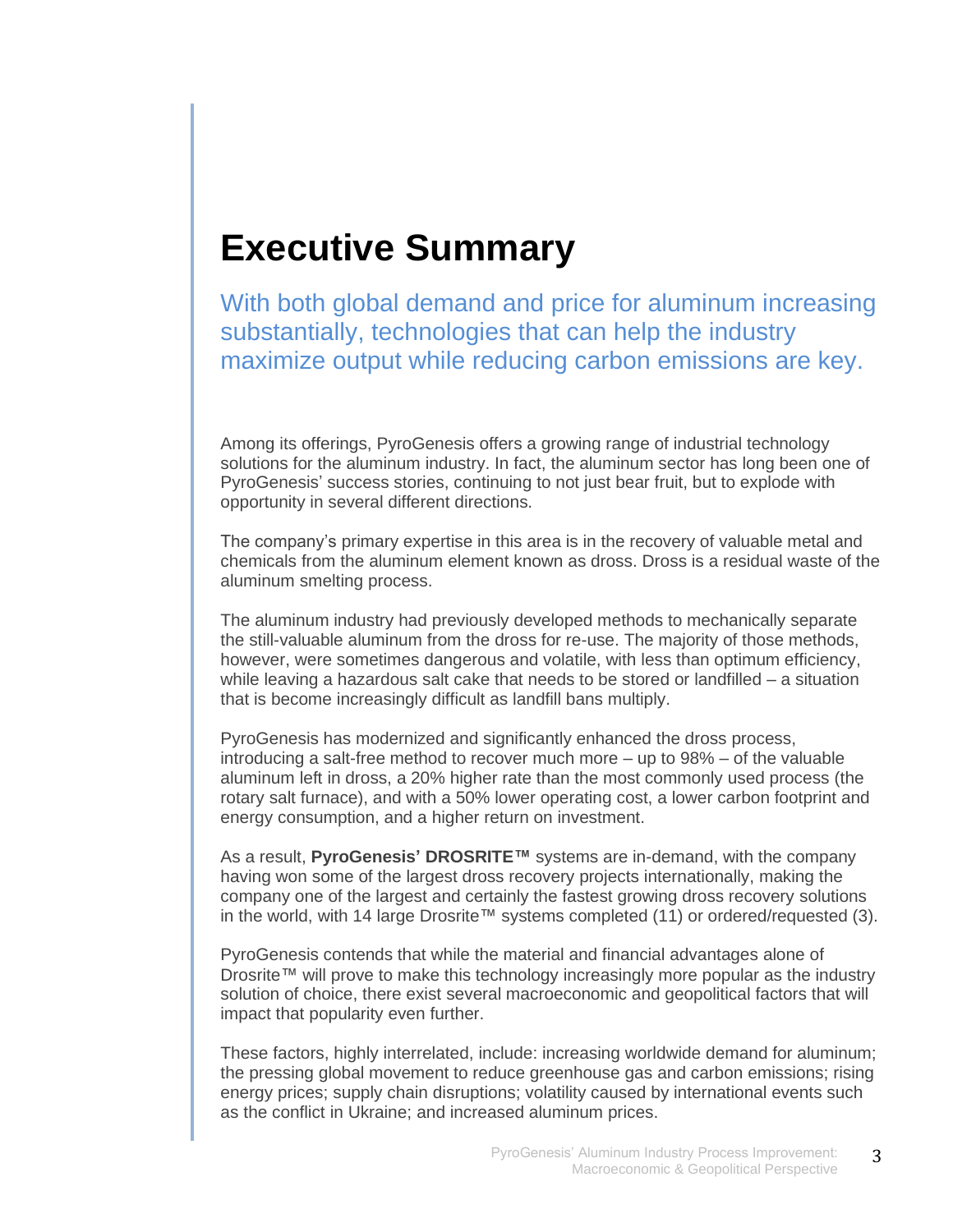# **The Impact and Crucial Importance of Aluminum**

An energy-hungry industry faces a reckoning, as the growing popularity of its metal collides with demands for a higher quality product and lower environmental impact.

As the second most-used metal in the world by mass (after steel), and the most widely used non-ferrous (metals containing no iron) metal, aluminum is integral to both vital and non-vital industries worldwide.

With incredible usefulness, due to its very low electrical resistance, high strength-toweight ratio, and durability, aluminum has found widespread applications across construction, electronics, transport, power transmission, food packaging, automotive parts, batteries, and aerospace.



#### **Aluminum Global Uses, 2020 [31](#page-19-0)**

In short, the world relies on aluminum. Fortunately, aluminum is very common, making up about 8% by mass of the Earth's crust; only silicon and oxygen are more abundant.<sup>[1](#page-17-0)</sup>

Unfortunately, aluminum does not exist in a pure state in nature, so is never found in isolation like, for instance, gold and silver, but rather as a compound in one of 270 different minerals, from which it has to be extracted and refined.

The most common extraction method is through two processes: the first – the Bayer Process – refines bauxite, a naturally occurring ore composed primarily of one or more aluminum base minerals such as aluminum oxide, to produce the substance known as alumina. The second, the Hall–Héroult process, uses electrolysis to release pure aluminum from that alumina.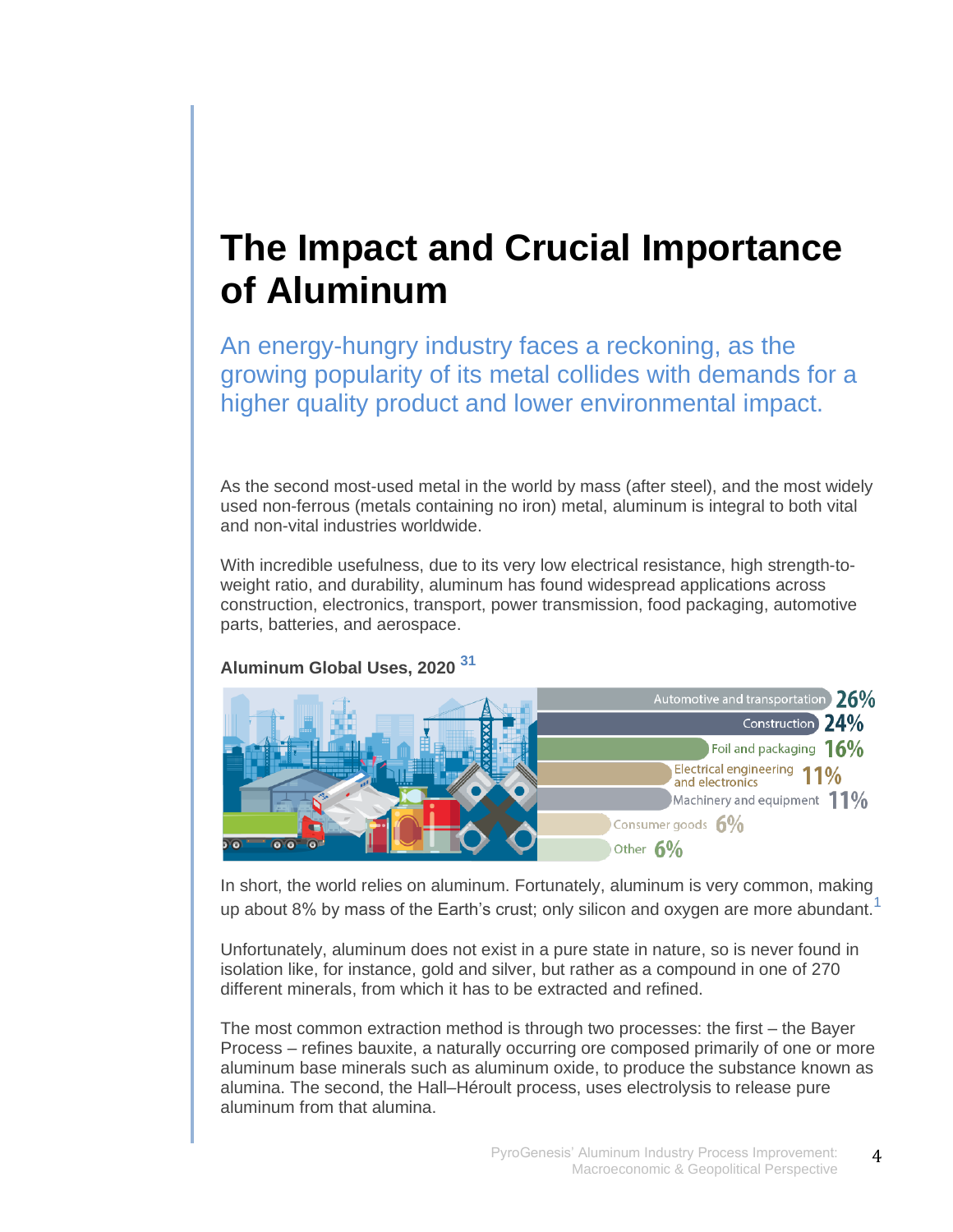Combined, this *primary aluminum production* results in the highest quality aluminum, but does so through one of the most energy-intensive and greenhouse gas producing processes in all industry.

Production of 1 kg of aluminum requires between 13.5 to 17 kWh of electricity. While the best smelters, like at Alcoa, the world's largest producer, use about 13 kWh (46.8 megajoules) of electrical energy to produce one kilogram of aluminum, the worldwide average is approximately 15 kWh/kg (54 MJ/kg) or 15,000 kWh per tonne.  $^2$  $^2$ 

In such an energy-intensive industry, the availability of lower-cost renewable power will be key to reaching the desired "net zero by 2050" goal that also limits global warming to +1.5°C–2°C, a scenario set out by the International Panel on Climate Change (IPCC) and affirmed by many in the aluminum sector. Regional dissimilarities in power source will make the transition to renewables difficult for some companies, and also more expensive. [30](#page-19-1)



#### **Global power mix and primary aluminum production (2019) [3](#page-1-0)**

Currently, primary aluminum production accounts for 1.1 billion tonnes of CO2 emissions per year, or 2% of global human-caused GHG emissions – an impact similar to global aviation or shipping.  $3$ 

Aluminum, however, is highly reusable. In fact, 95-98% of aluminum can be recycled, and 75% of all aluminum ever produced is still in use thanks to its excellent recycling characteristics and metal durability. [4](#page-17-3)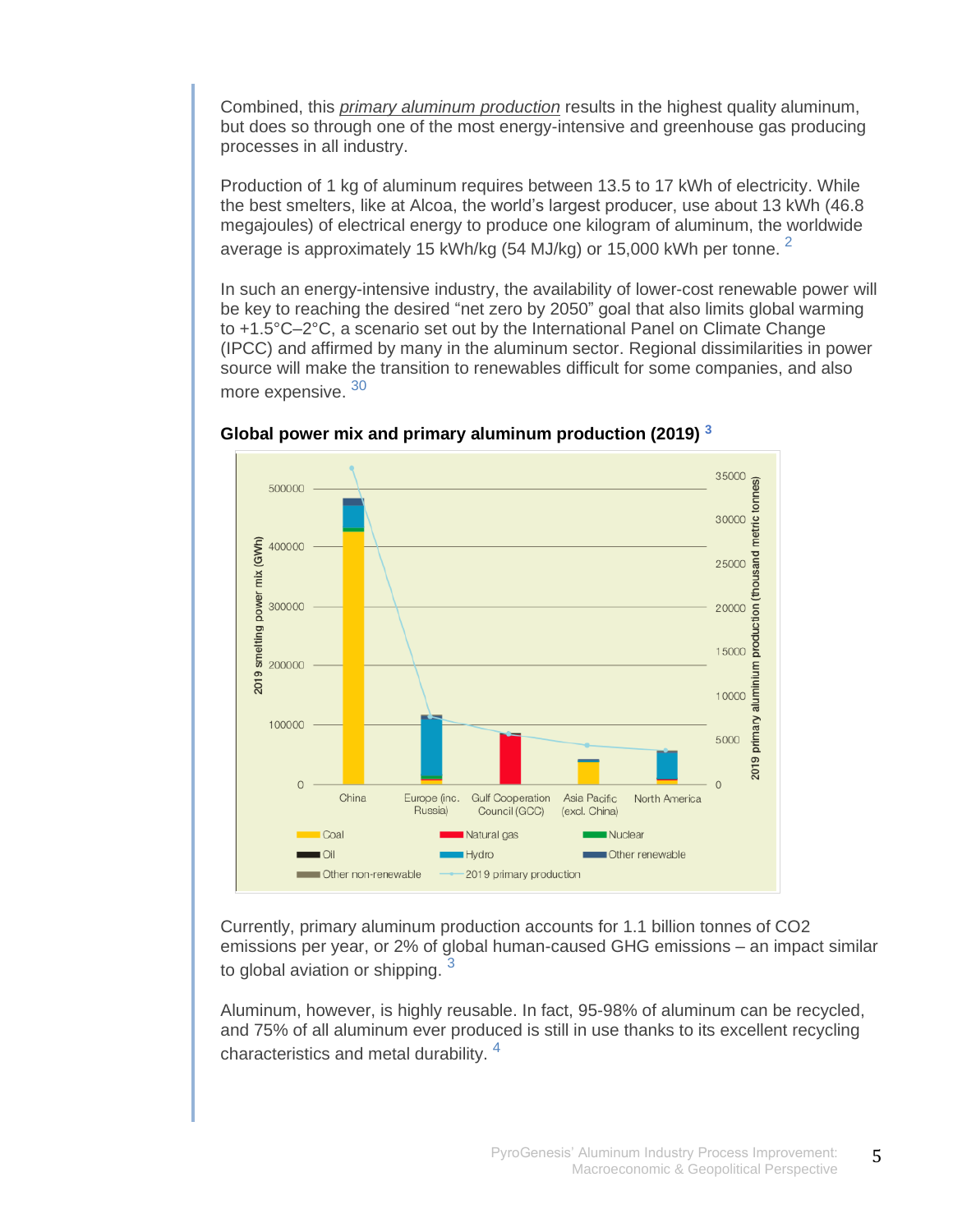Furthermore, this recycling of aluminum scrap, or *secondary aluminum production*, requires just 5% of the energy of primary aluminum production – saving 90-95% of the energy needed to make aluminum from bauxite ore, and at drastically lower GHG emissions totals.<sup>[5](#page-17-4)</sup>

But while primary aluminum is sought after for use in critical applications in science and manufacturing, secondary aluminum produced from recycled scrap traditionally contains higher levels of impurities, with quality and consistency issues restricting its use to items like beverage cans and automotive castings. [6](#page-17-5)

Consequently, any quantity of higher quality aluminum saved during primary aluminum production (such as provided by PyroGenesis' Drosrite™ dross recovery system**)** is considered a tremendous in-stream benefit, providing noteworthy savings in time, cost, and degradation relative to the secondary production process – while also increasing the output of higher value primary aluminum whose availability will be under mounting pressure for decades to come.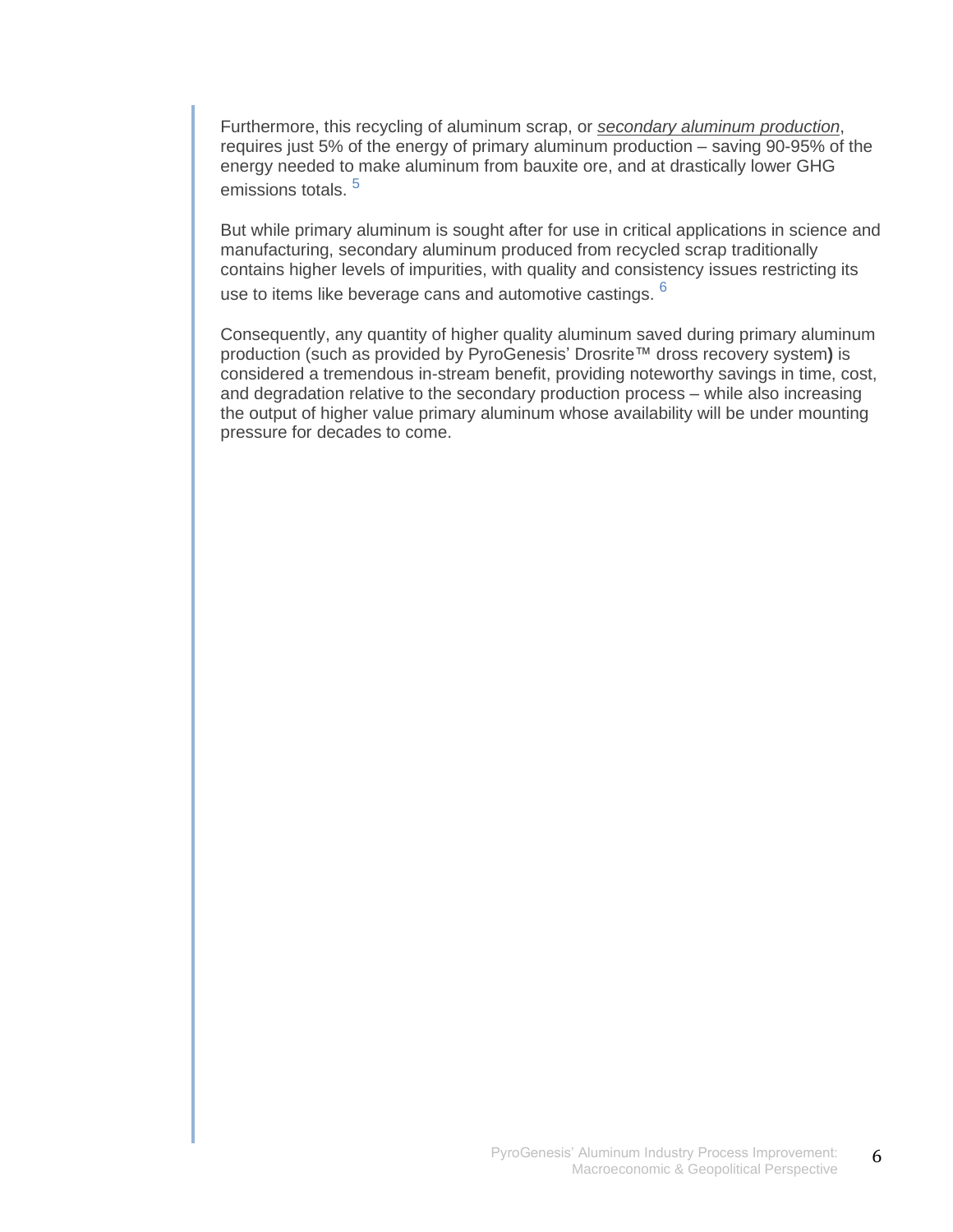# **Rising Aluminum Demand**

Technologies that can help existing facilities maximize their output of high-quality aluminum will be coveted as worldwide demand accelerates.

Overall aluminum demand is expected to increase by up to 80% by 2050, to 180 million tonnes, including both recycled and primary metal (with the global demand for primary aluminum expected to increase separately by 50% during that period), due to rapid population and economic growth over the coming decades.

These forecasts, from the International Aluminum Institute, the body representing the global primary aluminum industry, suggest that the main growth drivers will be increasing demand in strategic applications where aluminum's unique properties make it the material of choice, including mobility, building and construction, packaging, and light-weight, fuel-efficient vehicles, among others.  $^7$  $^7$ 

As global demand for aluminum increases over the next 30 years, it had been anticipated the need would be met primarily by China and Southeast Asia, the largest aluminum-producing regions.

However, that expectation is in doubt.

China has long been not only the largest producer of aluminum – in 2021 accounting for 57% of the world's primary aluminum production – but also its largest consumer, as the country remains a massive net exporter of semi-manufactured products. But as China's economy grows, its need for aluminum is so great that in 2020 the country became a net *importer* of unwrought aluminum and alloys, importing ever more primary metal to feed both its massive internal needs, plus the needs of products locally manufactured for export.<sup>[8](#page-17-7)</sup>

Meanwhile, in Russia, the world's second largest aluminum producer, the situation is uncertain. At Rusal, the world's biggest aluminum producer outside China that plays a vital role in global supplies by accounting for 6% of global output, production at the Nikolaev alumina refinery in Ukraine has been halted, due to obvious logistical challenges on the Black Sea as a result of the war. The loss of this alumina supply is a key risk in Russia and beyond, as it represents an eventual suspension of primary smelting capacity in Russia, impacting around [9](#page-17-8)00,000 tonnes a year. <sup>9</sup>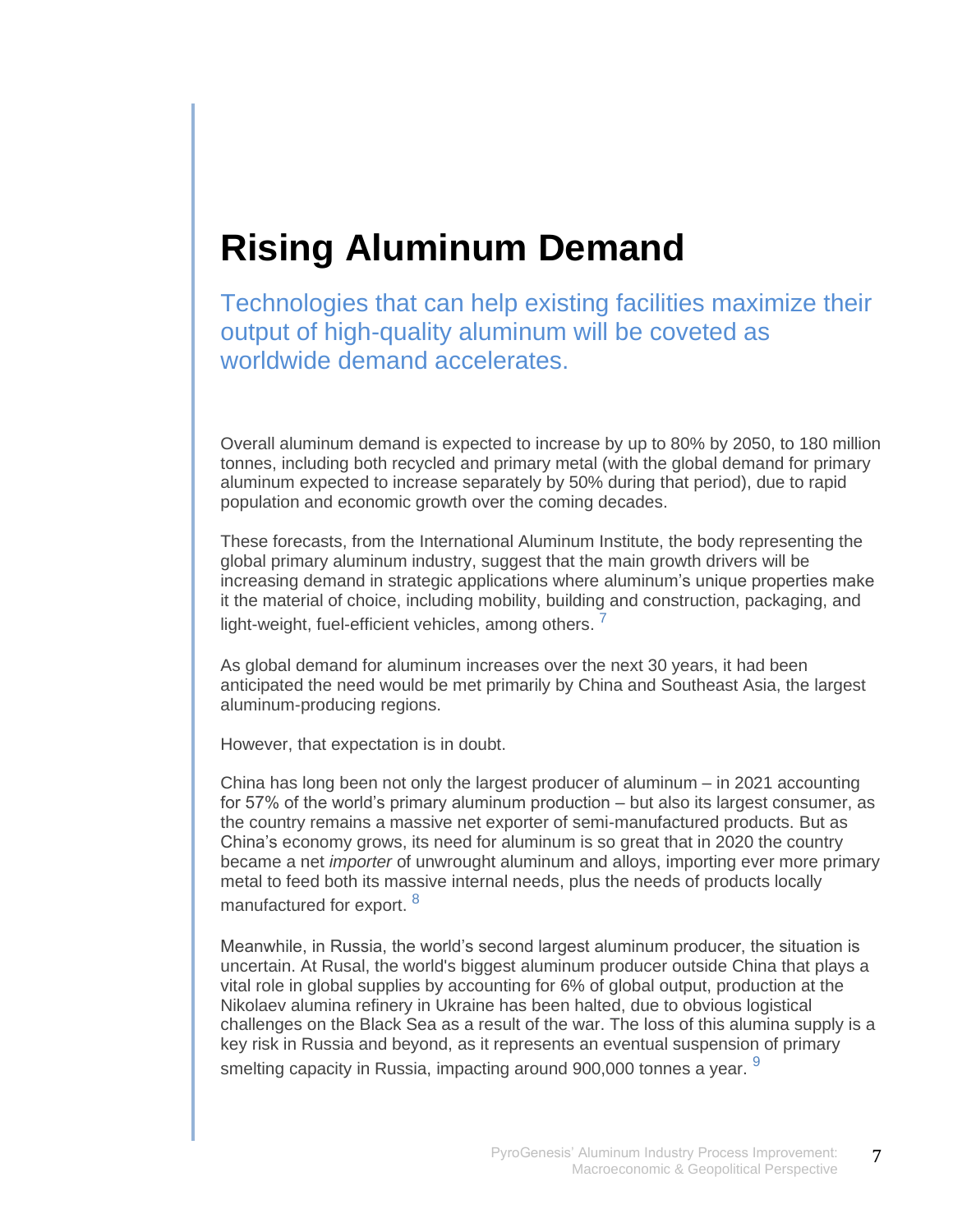The U.S., the #2 consumer of aluminum, does not have the ability to offset China's supply shortcomings. Over the past few decades, the price of electricity kept rising to the point where primary aluminum production in the U.S. is no longer economically viable. The United States has gone from having 23 operational aluminum smelters in 1993 to just six today, with most running far short of maximum capacity.

The decline has been fast. At year-end 2020, three companies—Alcoa, Century Aluminum, and Magnitude 7 Metals—operated six primary aluminum smelters, compared to 2010 when five companies operated nine primary smelters in the USA.

Those remaining American smelters, who operated at about 49% capacity in 2020, down from 60% in 2019, are at risk. Century Aluminum, the largest producer of primary aluminum in the United States, operates the last U.S. smelter capable of producing high purity aluminum necessary for defence and military applications, from the company's Hawesville, Ky. smelter – a facility that, over the past ten years, has twice issued 60 days notices of permanent closure, before pulling its business back from the brink while laying off more than 300 people in the meantime. <sup>[10](#page-17-9)</sup>

But that smelter is coal-fired, a more expensive and at-risk approach as both electricity costs and decarbonisation efforts continue their escalation, potentially forcing the hand of its corporate owners. Indeed, many major American aluminum companies like Alcoa have long considered the North American market a unified whole. As such, when they go searching for cheaper operating locales, they're more apt to find it in Canada, even building their own hydroelectric dams or helping lobby for increasing power capacity.

In the face of such momentum, even protectionist attempts have soured. In September 2020, after the Trump administration announced a 10% import tariff on Canadian aluminum, the threat of retaliatory counter-measures by the Canadian government forced the US to pause tariff implementation until after the American federal election, subsequently dropping the idea completely. <sup>[11](#page-18-0)</sup>

As a result, with the geographical locations of most remaining smelting facilities in North America being in low-cost geographies, about 70% of electricity consumed in smelting facilities comes from existing hydroelectric sources.<sup>[12](#page-18-1)</sup>

As that continued shift impacts industry competitiveness more and more across the world, and with construction timelines for new dams stretching into decades, the dawn of the remaining North American coal-fired smelters is in sight – while hydroelectric powered smelters alone may struggle to support rising primary aluminum demand.

More recently, at En+ Group in Russia, the world's largest supplier of hydropowerproduced aluminum with 20% of the market, 2018 trade sanctions have increased and product sales are threatened. The company's owner came under personal sanctions in the UK and U.S., then jeopardized the company's status with Russian officials after breaking ranks with official government line by calling for the end to the war.  $^{13}$  $^{13}$  $^{13}$ 

With rising global demand for aluminum, plus on-going volatility at the supplier level, technologies and processes such as PyroGenesis' Drosrite™ dross recovery systems that can help existing facilities maximize their output of aluminum will be coveted, both short and long term.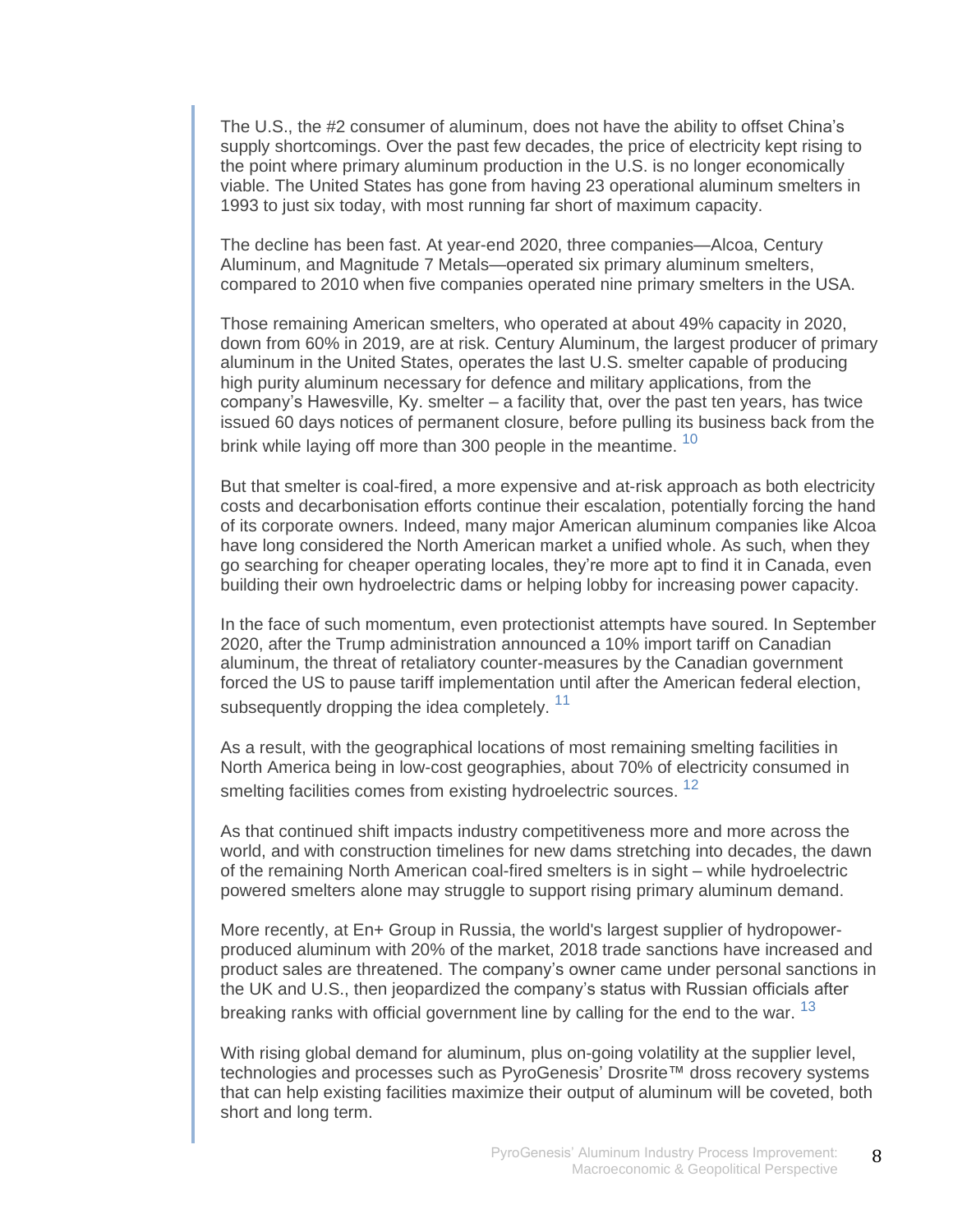## **Decarbonisation**

Many hurdles lie ahead as the industry lags behind its timeline for achieving a net zero emissions goal by 2050, while maintaining product quality and increasing production.

Running parallel – somewhat paradoxically in the face of energy shortages – to the rising demand for aluminum, is a growing consensus about the need for the aluminum industry to decarbonise.

The electro-intensive global aluminum industry needs to slash its emissions 80% by 2050 to keep in line with the International Energy Agency's "Beyond 2 Degree Scenario" (B2DS) and the Paris Agreement, as well as much of the industry's selfimposed deadlines – a difficult proposition given the expectations of increased demand for the metal.  $14$ 

| Aluminium player                   | Ambition*                                                                                                                  |
|------------------------------------|----------------------------------------------------------------------------------------------------------------------------|
| Alco $a^{14}$                      | Reduce GHG emission intensity (Scope 1 and 2) by 30% by 2025 and by<br>50% by 2030 from a 2015 baseline                    |
| EN+ Group/RUSAL <sup>15</sup>      | Limit warming to 1.5°C via science-based emissions reduction (sign up to<br>SBTi)                                          |
| GFG Alliance/Alvance <sup>16</sup> | Achieve carbon neutrality by 2030                                                                                          |
| Norsk Hydro <sup>17</sup>          | Reduce GHG emissions by 30% by 2030                                                                                        |
| $R$ io Tinto <sup>18</sup>         | Reduce carbon intensity <sup>19</sup> by 30% and absolute emissions by 15% by 2030<br>and reach net-zero emissions by 2050 |

#### **Examples of aluminum players' public climate ambitions [30](#page-19-1)**

Outside of North America, the biggest challenge facing the aluminum sector in meeting this goal is the overwhelming reliance on fossil fuel-based electricity. Using China, the world's largest aluminum producer by far (with 57% of world output) as an example, over 80% of their aluminum capacity uses coal-fired power.<sup>[15](#page-18-4)</sup> An industry having to amend their practice becomes further contested when one considers how entire countries struggle under the impact of the same goal.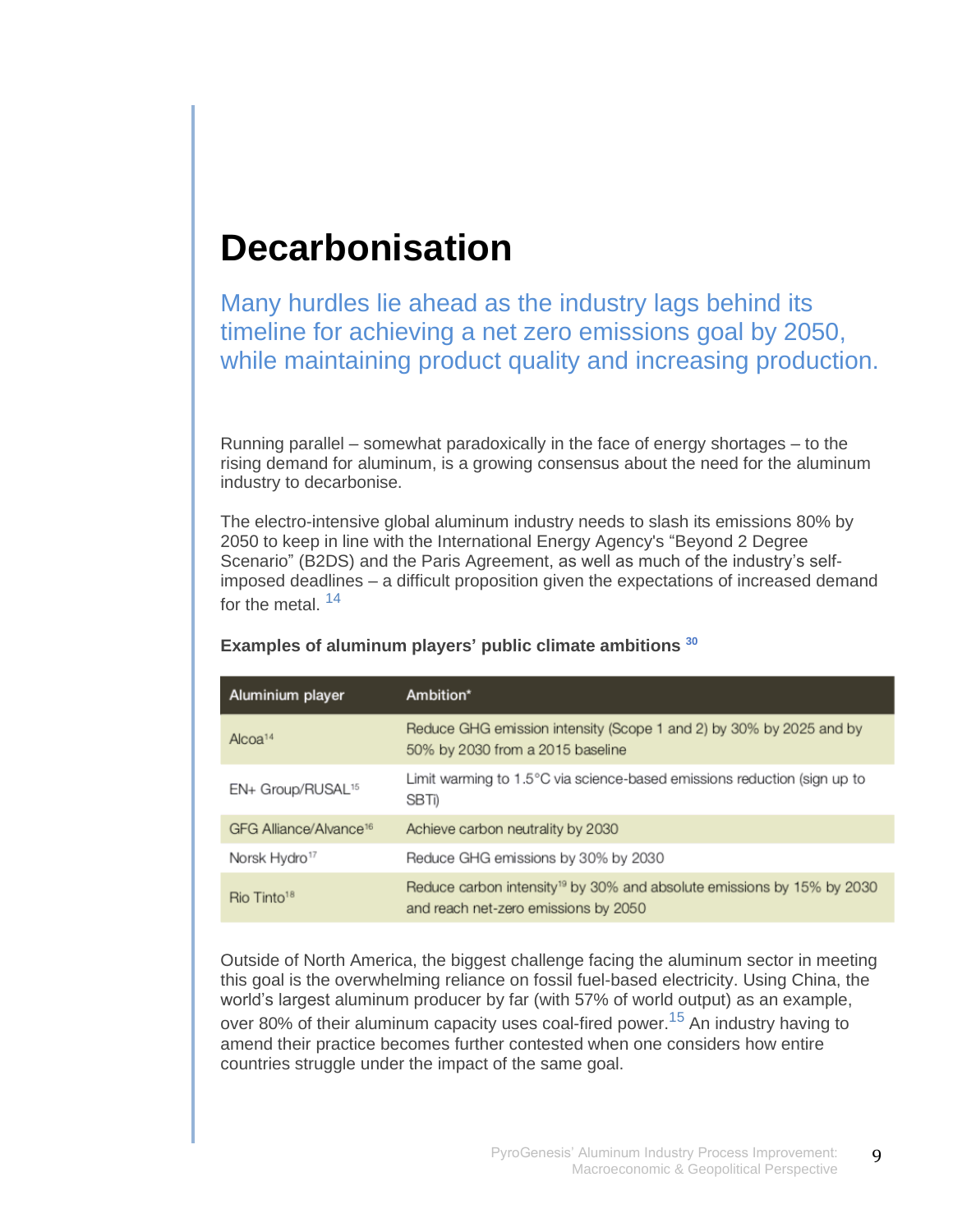China relies on massive amounts of coal to keep people warm, but some provinces struggle to keep the lights on amid Beijing's determination to cut emissions, reduce power prices, and cut coal production. Despite China making significant investments in alternative energy sources such as solar and hydropower, coal remains the dominant source, accounting for 68.5 per cent of the nation's power supply in 2020.  $^{16}$  $^{16}$  $^{16}$ 



**Total primary energy demand by fuel in China [35](#page-19-2)**

This divergence of emission goals and on-the-ground power source reality led to the current situation, when starting in Fall 2021 China found itself in the grips of a national power crisis.

Partly as a result of conflict between market-oriented coal prices and governmentcontrolled electricity rates, the country's power generators decided they couldn't justify power production with record coal costs cutting into profit margins, so started slowing power generation, leading to widespread rationing and outages.

Compounding the situation, the central government's non-negotiable carbon reduction targets had forced many provincial governments to impose widespread power cuts. Sixteen of mainland China's 31 provincial-level jurisdictions were found to be rationing electricity as they raced to meet Beijing's annual emissions reduction targets. <sup>[17](#page-18-6)</sup>

Against this backdrop, aluminum production in China suffered a 2.3 million tonne drop since the onset of the power crunch.

Analysts have stated that China's pledge to start phasing down coal use from 2026 spells potentially more trouble for the country's primary aluminum sector; with Beijing planning to peak carbon emissions by 2030, it suggests more cutbacks are coming.

As a result, a further global supply crunch is likely, and as more smelters seek to expand despite already inadequate energy sources (non-renewable and renewable), the energy system will put further strain and price pressure on industry.

Technologies like PyroGenesis' Drosrite™ dross recovery system that can help increase existing aluminum supply, while also contributing to decarbonisation efforts, look set to see widespread adoption.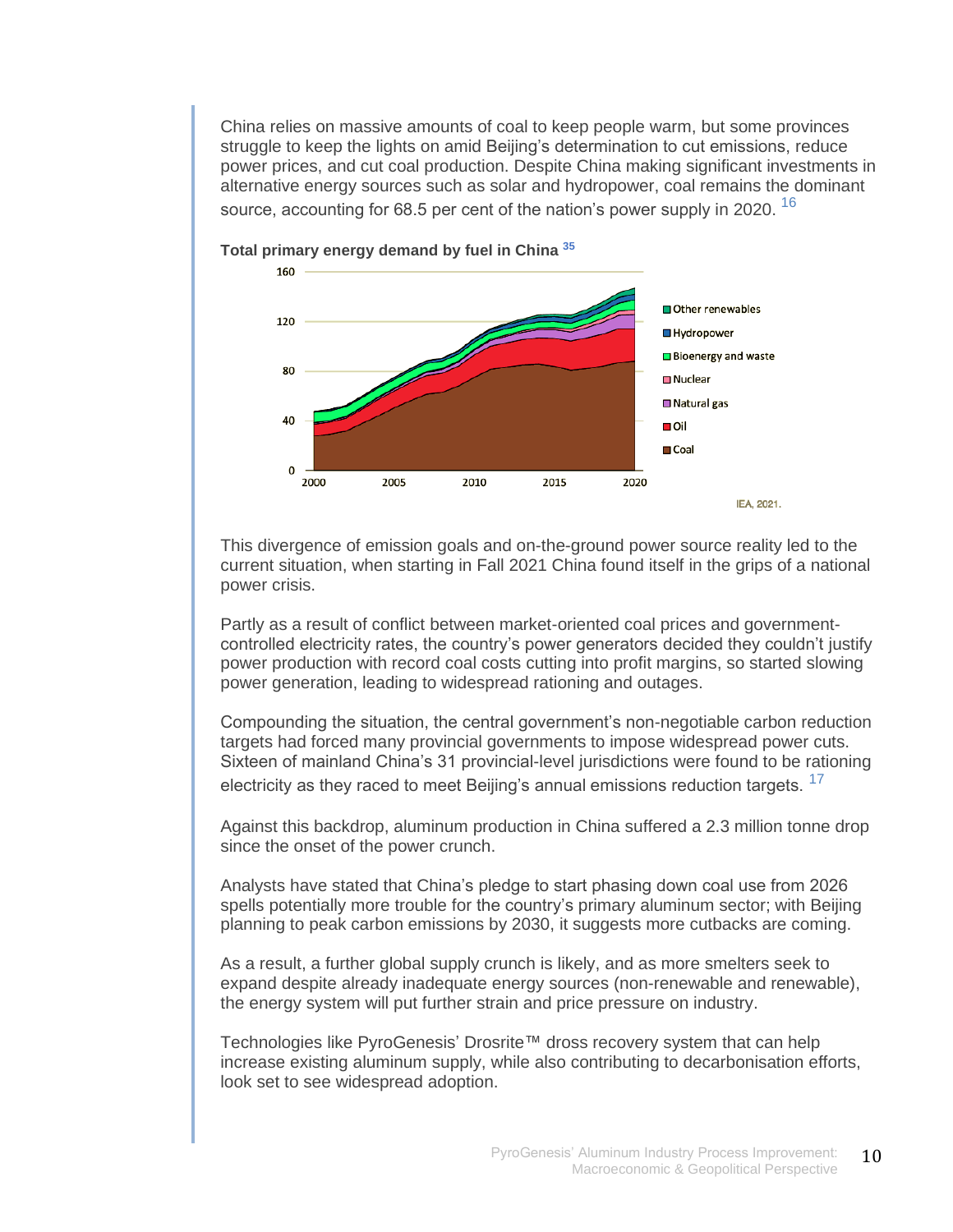# **Surging Energy Prices**

As countries undertake difficult and costly transitions from carbon-based energy, industry must find ways to adapt while driving greater ROI as they compete for finite power.

While aluminum made with hydro-electricity has one-fifth of the carbon footprint of aluminum made with coal-fired electricity, it also has a lower production cost. As a result, the momentum behind hydroelectricity as the preferred generation technique continues. <sup>[18](#page-18-7)</sup>

For instance, Aluminerie Alouette in Sept Îles Quebec, the largest primary aluminum plant in North America and one of the lowest operating-cost primary aluminum plants in the world, receives its power from the [Churchill Falls](https://en.wikipedia.org/wiki/Churchill_Falls) Hydro Electric project in nearby Labrador.

On an even grander scale, the output of the Kárahnjúkar Hydroelectric Plant in Iceland is devoted entirely to the Fiardaál aluminum smelter.  $19$ 

But these initiatives notwithstanding, the on-going energy shortages are taking a toll on global aluminum output.

Indeed, even renewable energy is under pressure, in a variety of ways. Partly driven by decarbonisation efforts, Chinese industrial planners constructed several large hydroelectric dams to help the industry pivot away from coal, but energy regulations combined with an unusual drought exacerbated energy shortages and forced the country to divert energy away from industrial sectors, like aluminum smelters, and back to regular consumers, impacting output.  $^{20}$  $^{20}$  $^{20}$ 

Similar power woes have spread to Europe, with the European continent gripped by one of the worst energy crunches in history, as a complicated series of market, political, and geographic factors have united into a perfect storm.

As the European Union gradually cuts down on its long-time dependency on fossil fuels – renewables became the regions main source of electricity for the first time in 2020.  $^{21}$  $^{21}$  $^{21}$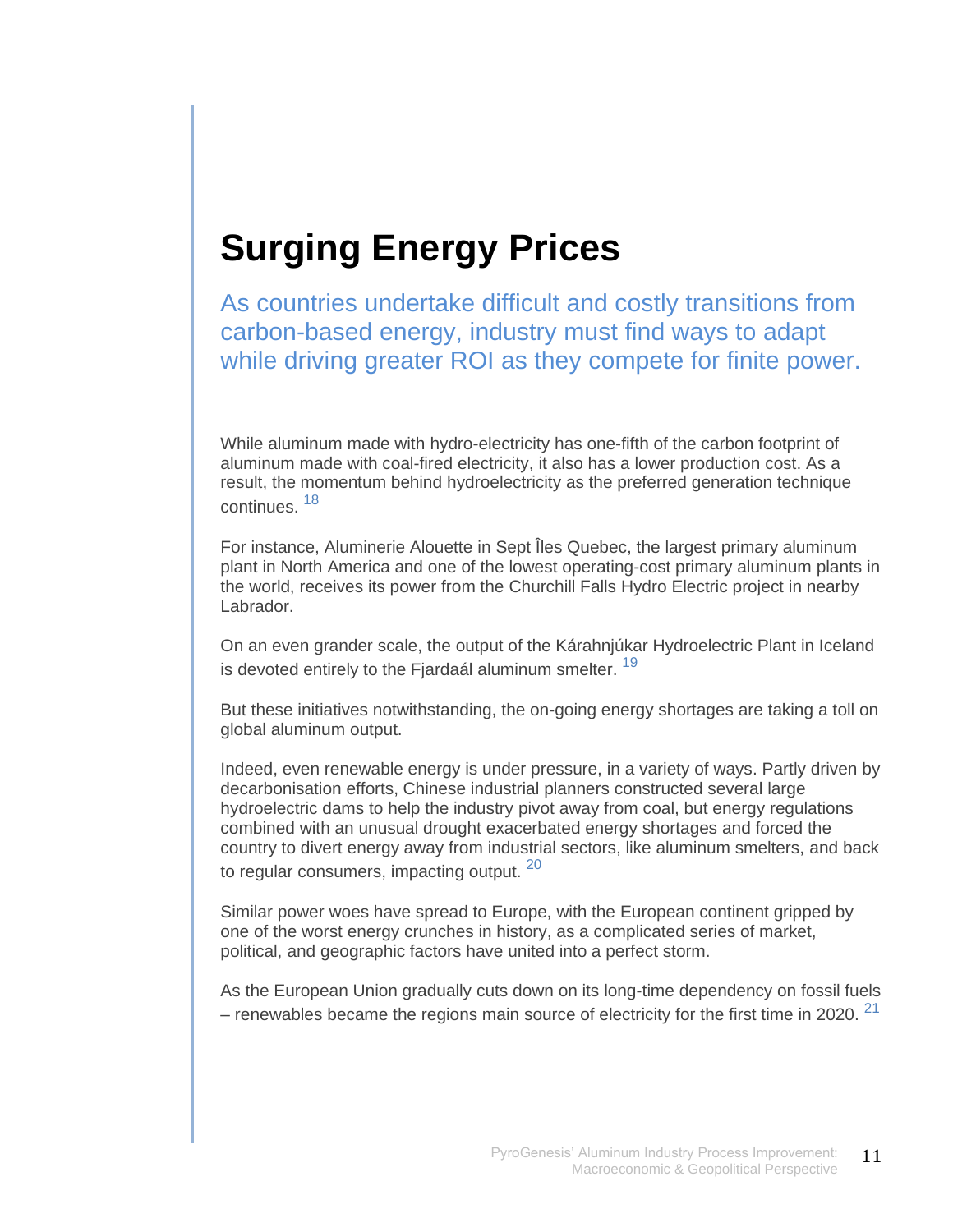But the shift has not been fast enough, or widespread enough, to contain the fallout from the power crunch as renewable energy was put to the test under unpredictable weather conditions in 2021.

For instance, 2021 saw an unusual period of light wind – what UK energy giant SSE described as "one of the least windy [periods] across most of the UK and Ireland and one of the driest in SSE's Hydro catchment areas in the last seventy years". As a result, the company's renewable assets produced 32% less power than expected between April 1 and Sept. 22. Subsequently, colder-than-expected winter temperatures led to a higher-than-usual power demand, adding to the problem.  $^{22}$  $^{22}$  $^{22}$ 

While waiting on additional renewables and green alternatives like wind and solar to be rolled out and integrated into the grids, many countries resort to natural gas as a transitional resource.

Prices of natural gas have subsequently skyrocketed, helped along by a surge in demand for energy as countries come out of the restrictions imposed by the pandemic.



Moreover, natural gas is used heavily for residential heating and cooking in Europe, making the price surge even more noticeable for consumers.

Citizens in countries like Spain, Italy, France, and Poland have seen all-time-high energy bills. Gas more than tripled last year, and energy companies, analysts, and traders suggest high prices are set to persist.

Bank of America Corp. estimates European households will pay an average of 54% more for energy this year than in 2020, with the biggest increases in the U.K. and Italy, where average yearly bills are set to jump by the equivalent of more than US\$1,000.  $^{23}$  $^{23}$  $^{23}$ 

All of this has affected smelting activity. Global aluminum production rates started falling at the end of 2021 as power constraints spread from China to Europe.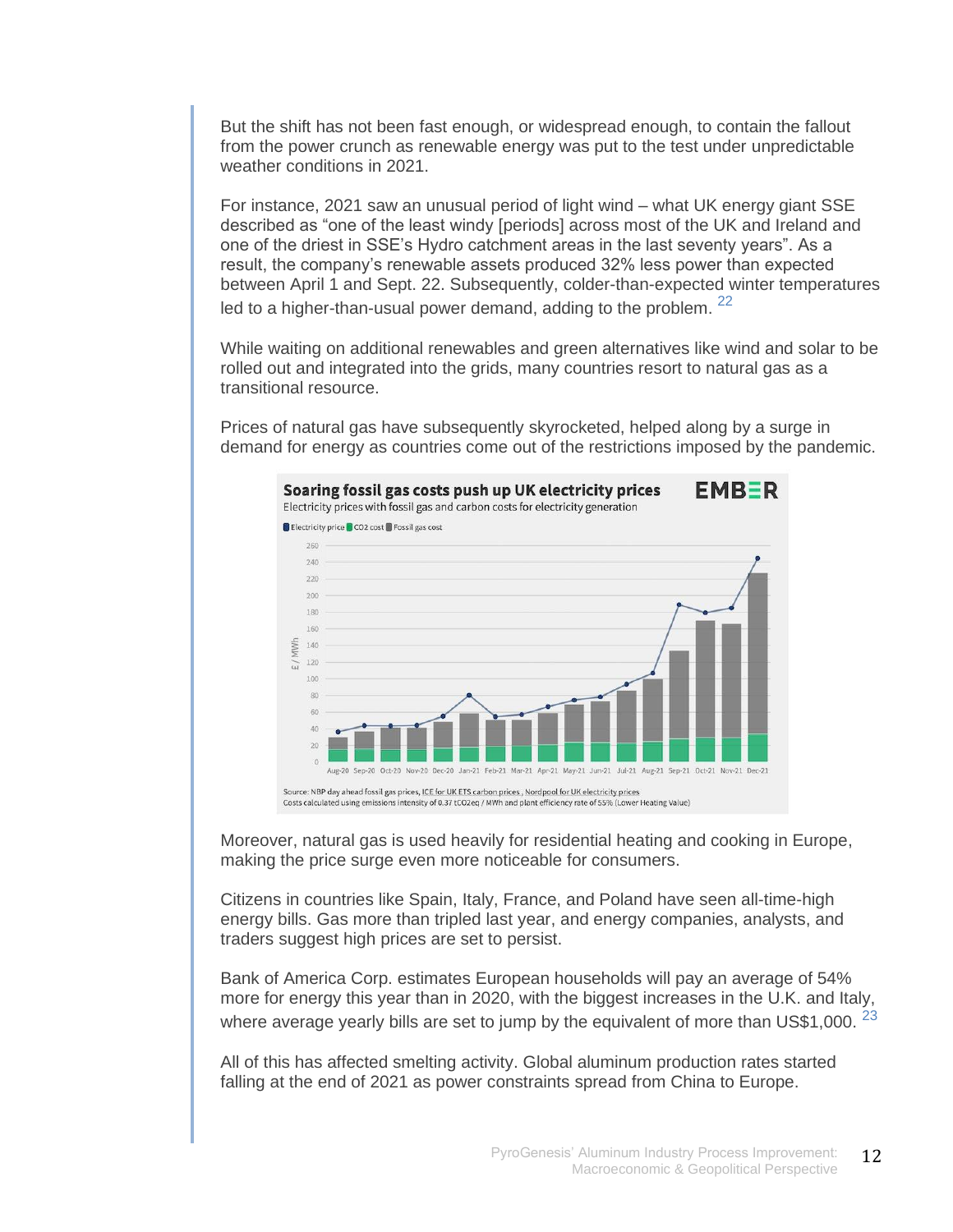Analysts at Citi estimate around 800,000 tonnes of smelter capacity has been curtailed in the region, with up to 1.2 million tonnes at risk from soaring power prices. As of January 2022, four smelting operations have announced curtailments totalling over half a million tonnes of annual production capacity, with others flexing output to mitigate power-load price spikes. [24](#page-19-3)

"Exorbitant energy prices" were [cited](https://investors.alcoa.com/news-releases/news-release-details/2021/Alcoa-Reaches-Agreement-on-Future-of-San-CiprinSmelter/default.aspx) by US producer Alcoa as the reason for a twoyear curtailment of its 228,000-tonne per year San Ciprian smelter in Spain. The plant will be put out of action, returning in January 2024 with renewable power contracts.

And there are others:  $25$ 

- The KAP smelter in Montenegro, which began powering down its 120,000 tonnes of annual capacity in the middle of December 2021, as the plant's owner Uniprom was facing a jump in its power bill from 45 euros (\$50.89) to 120 euros per megawatthour at the start of 2022.
- Romanian producer ALRO is reducing output from five to two potlines at its Slatina smelter, operating at around one-third capacity until further notice.
- Norway's Hydro doubled down on the amount of capacity it is idling at its Slovalco smelter in Slovakia, reducing production to 60% of the plant's annual capacity of 175,000 tonnes per year, citing "very high energy prices (which) show no sign of improvement in the short term". <sup>[25](#page-19-4)</sup>

Europe's lengthening list of smelter casualties is a warning sign that high energy prices pose a long-term, fundamental challenge for the aluminum industry globally.

As a result, the more an active plant can maximize the amount of viable metal during its initial primary processing, including through effective rescuing of metal from dross using a system like PyroGenesis' Drosrite™ dross recovery system, the greater the return on investment from the smelting process as a whole.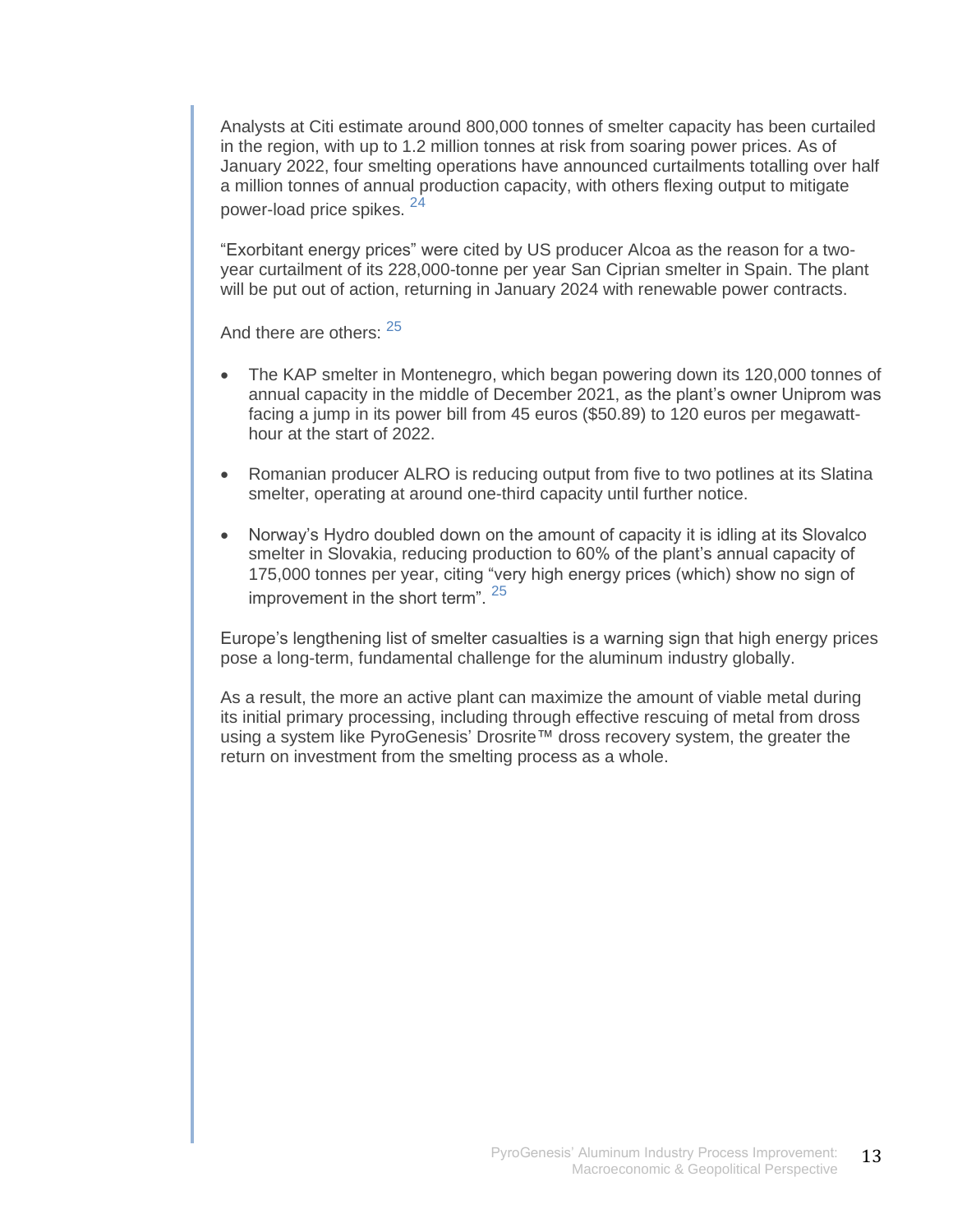# **Rising Aluminum Prices**

The industry faces challenges as it hopes to capitalize on soaring demand and price; with new primary production capacity uncertain, maximizing current output is vital.

With energy supply under pressure, and demand for aluminum increasing, aluminum prices spiked to their highest levels ever, surpassing prices seen only once in 30 years.

In October 2021, the price soared to a 13-year high of US\$3,000 a tonne, the highest mark since 2008. Before reaching that milestone, aluminum was generally priced in the range of US\$1,500 to US\$2,000 a tonne. [26](#page-19-5)

With Chinese output cuts, a rapid increase in the price of alumina (from which aluminum is made), diminishing exchange stockpiles, and fast-growing demand, volatility was so high that aluminum prices increased 50 per cent for the year, including 15 per cent in only three weeks as speculation grew.  $27$ 



#### **Aluminum Monthly Price – US Dollars per Metric Ton [36](#page-19-7)**

As the war in the Ukraine drove supply chain issues and additional sanctions on Russia, prices spiked further – up to \$3,487 a tonne – on worries about supply reductions from aluminum powerhouse Rusal. <sup>[28](#page-19-8)</sup>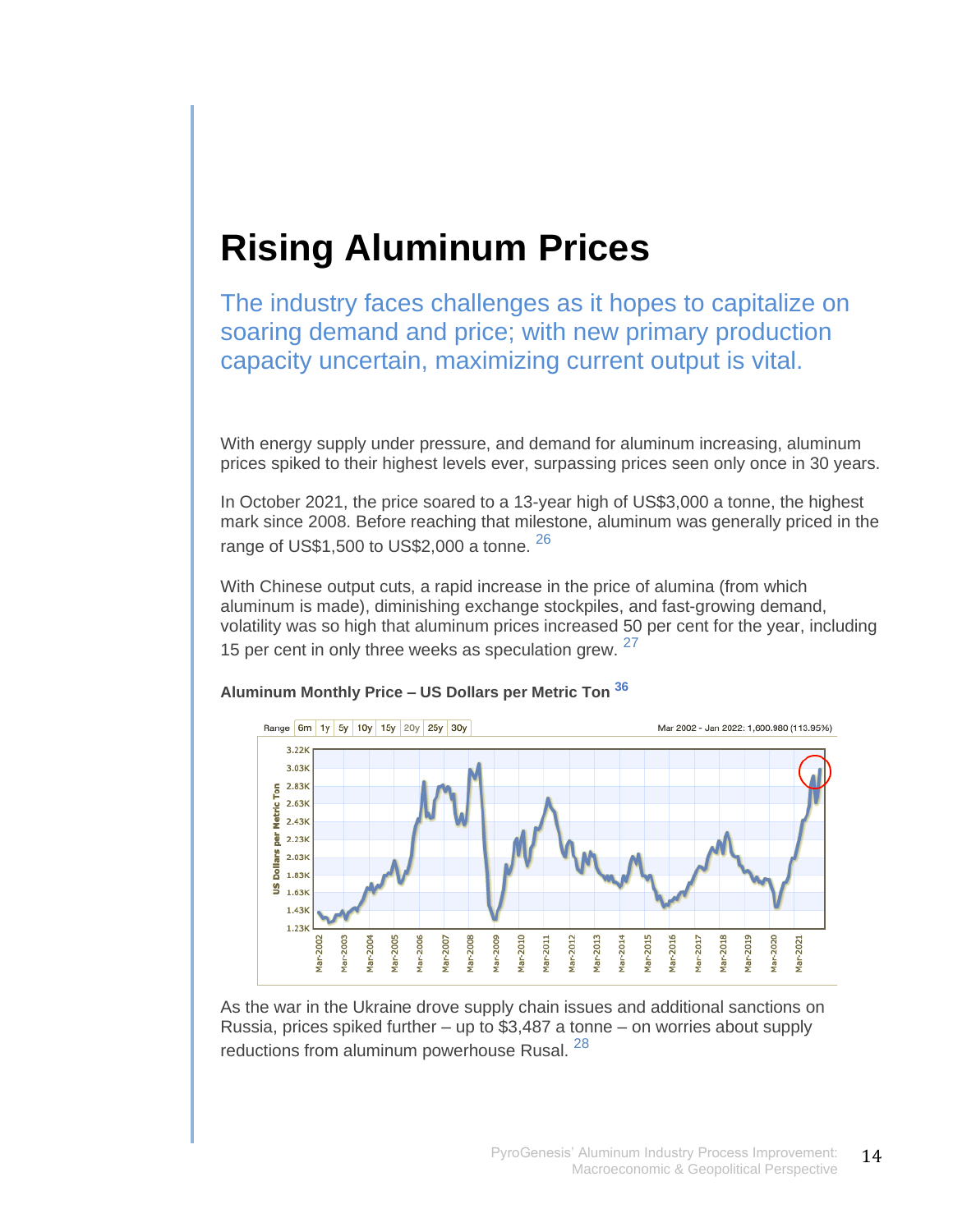All this is happening during a time when corporations – particularly from the automotive, electronics, and packaging industries, including Apple and Toyota – have already begun demanding "green" or lower carbon aluminum for their products, with a carbon footprint of less than 4 tons of CO2 per ton of aluminum.

Producers, notably the operators of hydroelectric-powered smelters in Norway and Canada who can promote their environmental credentials, are seeing an opportunity, with some aiming to charge premium prices for their "green" product.  $29$ 

Traditionally, high prices and new market opportunities would incentivize more production, but much depends on maintaining a sufficient energy supply – currently imperilled – to support power-hungry aluminum smelters.

With a massive global decarbonisation effort underway, and as the number of new hydroelectric dams that can be built is limited (by high cost, lengthy construction timelines, and protracted government review and approval processes), the key financial opportunity is currently weighted toward maximizing the metal from existing output rates.

With aluminum prices already at all-time highs, demand growing, and new production constrained by a plethora of macroeconomic and geopolitical conditions, every bit of aluminum counts.

PyroGenesis' Drosrite™, offering the ability to recover high quality aluminum from primary smelting dross at the highest rate in the industry, at a lower operating cost and while contributing to decarbonisation, is one of the few readily available technologies offering immediate benefit.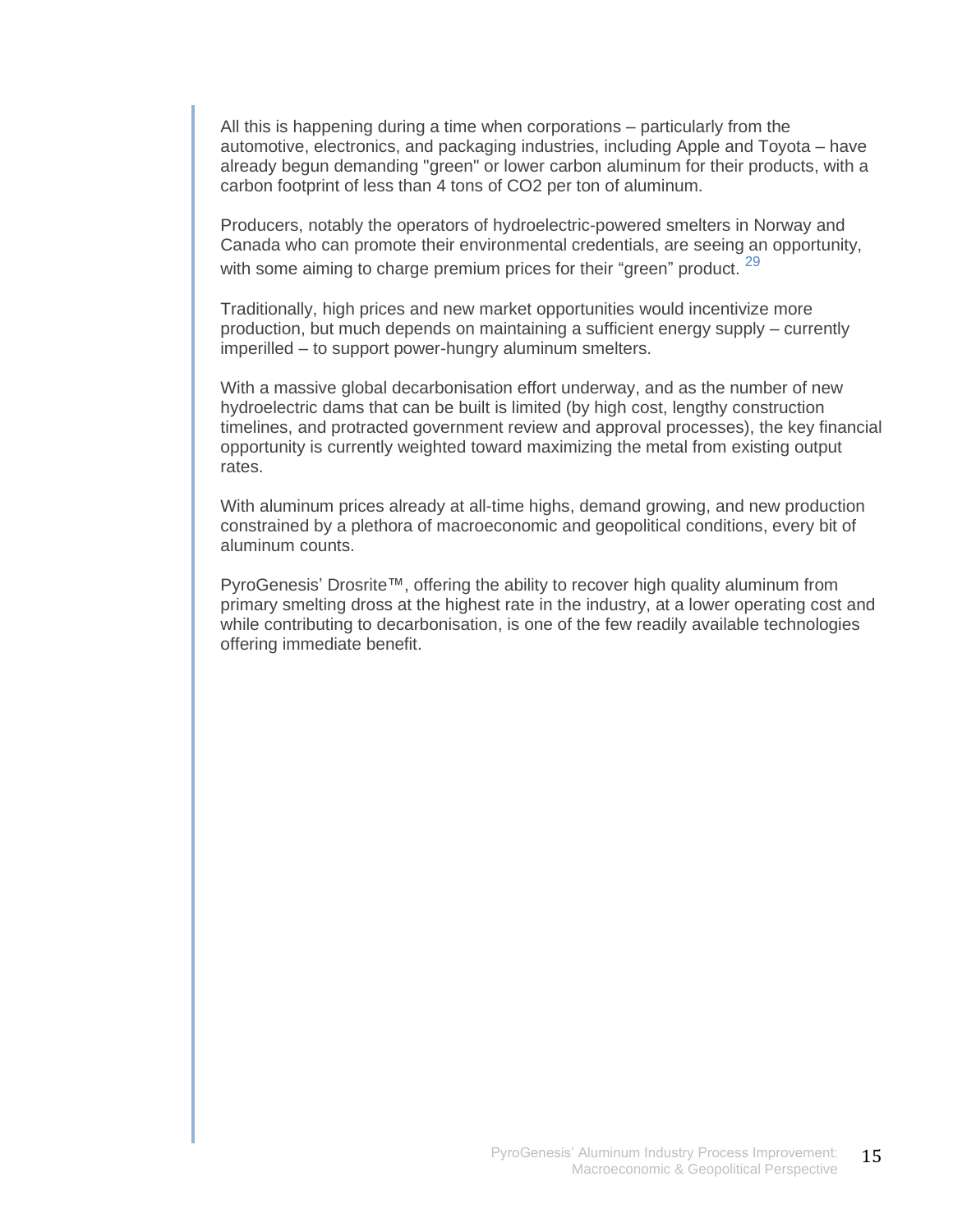### **Conclusion**

Volatility and structural challenges – both short and longterm – will continue to impact the aluminum industry's energy, production, and cost, highlighting the need for process technology solutions to supplement growth plans.

To meet targeted Net Zero emissions reductions by 2050 during a period when aluminum demand is expected to grow by up to 80%, the aluminum industry must increase drastically the output of secondary aluminum, expand the use of renewable power, and reduce carbon-fuelled production. But large hurdles remain.

First, the global share of secondary aluminum production has remained relatively constant since 2000, at 31-33% of total aluminum output, with 34% in 2019 representing the highest share during this period. [32](#page-19-11)





Second, while hydropower is currently used for 25% of global aluminum production – even while hydropower accounts for only 15% of the world's power mix – this share has fallen since 2010, when 40% of aluminum production was fuelled by hydropower. [33](#page-19-12)





PyroGenesis' Aluminum Industry Process Improvement: Macroeconomic & Geopolitical Perspective 16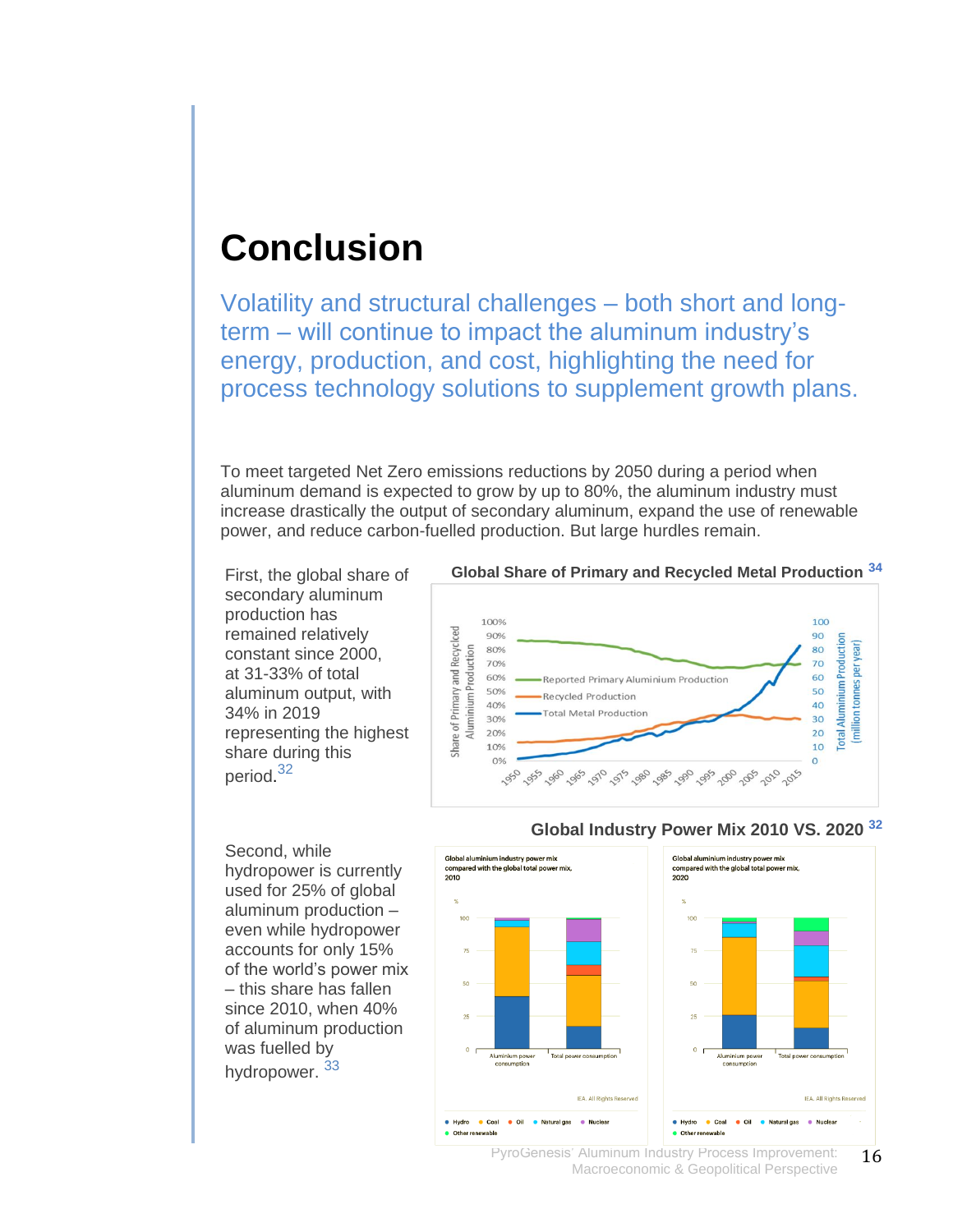This decrease is largely due to the fact that over the last decade, aluminum production has increased by over 50% in total, largely driven by expanding aluminum production in China (where coal supplies 90% of production) and the Gulf states (where natural gas and coal are used extensively). [33](#page-19-12)

Finally, as the pandemic and the war in Ukraine caused logistics and supply chain volatility, it also fully exposed the vulnerability of aluminum producers to power availability and energy price uncertainty.

Which leaves the over-riding question: how can the industry meet its looming carbon reduction targets?

According to the International Energy Agency (IEA), the answer lies in "[for secondary production growth] improved end-of-life scrap collection and sorting, to enable greater production from scrap", as well as "further development of new technologies to reduce emissions from primary production."<sup>[32](#page-19-11)</sup>

PyroGenesis believes that, with its continuous technological breakthroughs, on-going joint ventures with major aluminum industry producers, and more widespread commercialization of its industry-leading (and patented) clean-energy process improvement and metal recovery technologies, the company will play a major role in helping the industry meet its emissions and production optimization goals over the next few decades.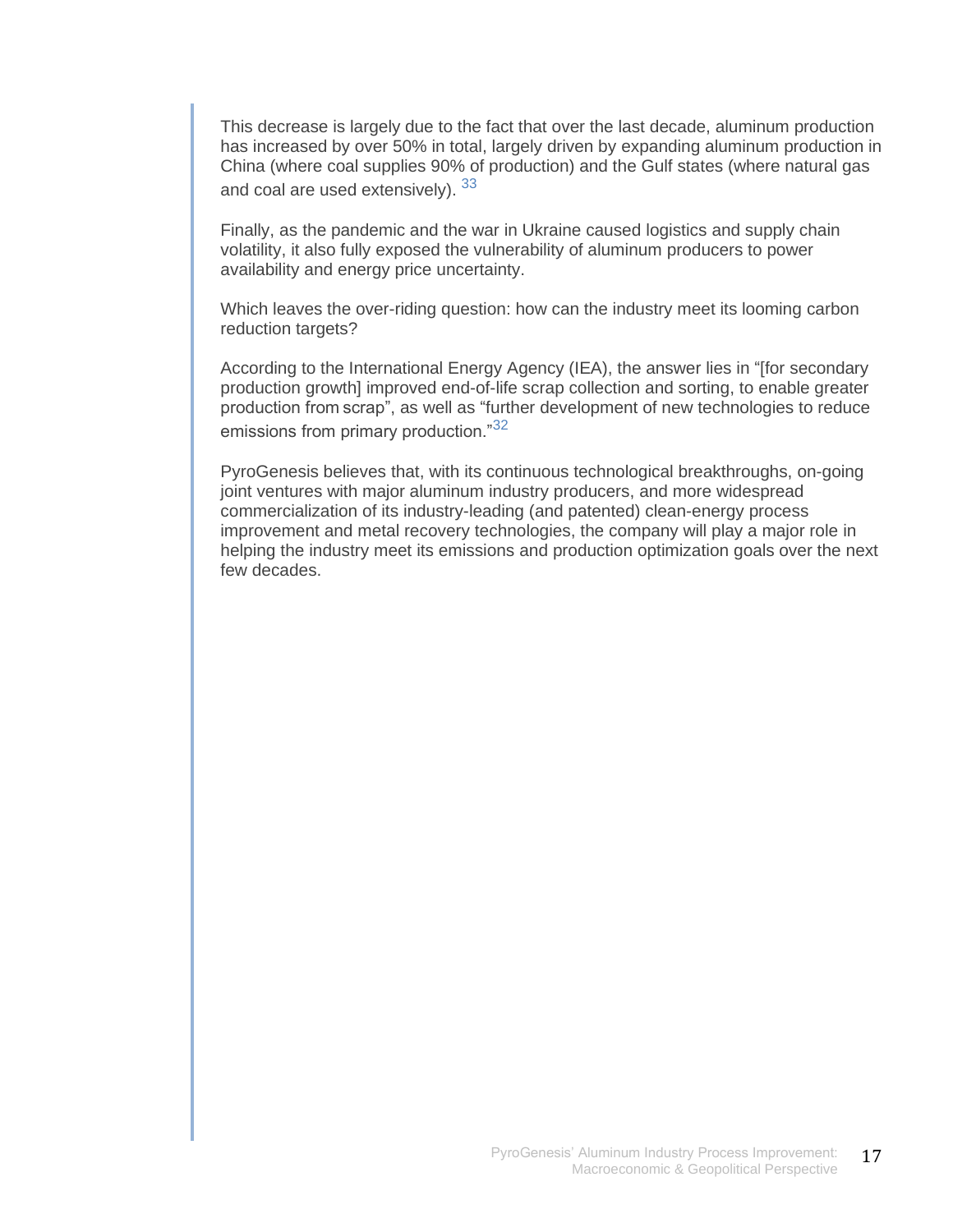# **Appendix: Sources and Additional Reference**

#### **Sources**

<span id="page-17-4"></span><span id="page-17-3"></span><span id="page-17-2"></span><span id="page-17-1"></span><span id="page-17-0"></span>*1. The Most Abundant Elements In The Earth's Crust* The World Atlas https://www.worldatlas.com/articles/the-most-abundant-elements-in-the-earth-s-crust.html *2. Electricity consumption in the production of aluminum* MrReid.Org http://wordpress.mrreid.org/2011/07/15/electricity-consumption-in-the-production-ofaluminium *3. Why addressing the aluminum industry's carbon footprint is key to climate action* By Renee van Heusden, World Economic Forum; Morrison Harry, Accenture; Mary Puleo, Accenture; World Economic Forum https://www.greenbiz.com/article/why-addressing-aluminum-industrys-carbon-footprint-keyclimate-action 4. Infinitely Recyclable The Aluminum Association https://www.aluminum.org/Recycling *5. The Aluminum Manual*  European Aluminum Association https://www.european-aluminium.eu/media/1531/aam-materials-1-resources.pdf *6. A Review of Secondary Aluminum Production and Its Byproducts* JOM 73, 2603–2614 Padamata, S.K., Yasinskiy, A. & Polyakov, P https://link.springer.com/article/10.1007/s11837-021-04802-y *7. World aluminum industry must cut emissions by 77% by 2050 –IAI* Reuters https://www.reuters.com/world/china/world-aluminium-industry-must-cut-emissions-by-77 by-2050-iai-2021-03-16 *8. As aluminum surges in China, so do carbon emissions* By Muyi Yang, Ember Climate, Independent Energy Think Tank https://ember-climate.org/insights/research/as-aluminium-surges-in-china-so-do-carbonemissions *9. Rusal halts alumina shipments from Ukraine,* Mining.com https://www.mining.com/rusal-halts-alumina-shipments-from-ukraine *10. The Effect Of Imports Of Aluminum On The National Security* U.S. Department of Commerce

<span id="page-17-9"></span><span id="page-17-8"></span><span id="page-17-7"></span><span id="page-17-6"></span><span id="page-17-5"></span>https://www.commerce.gov/sites/default/files/the\_effect\_of\_imports\_of\_aluminum\_on\_the\_n ational security - with redactions - 20180117.pdf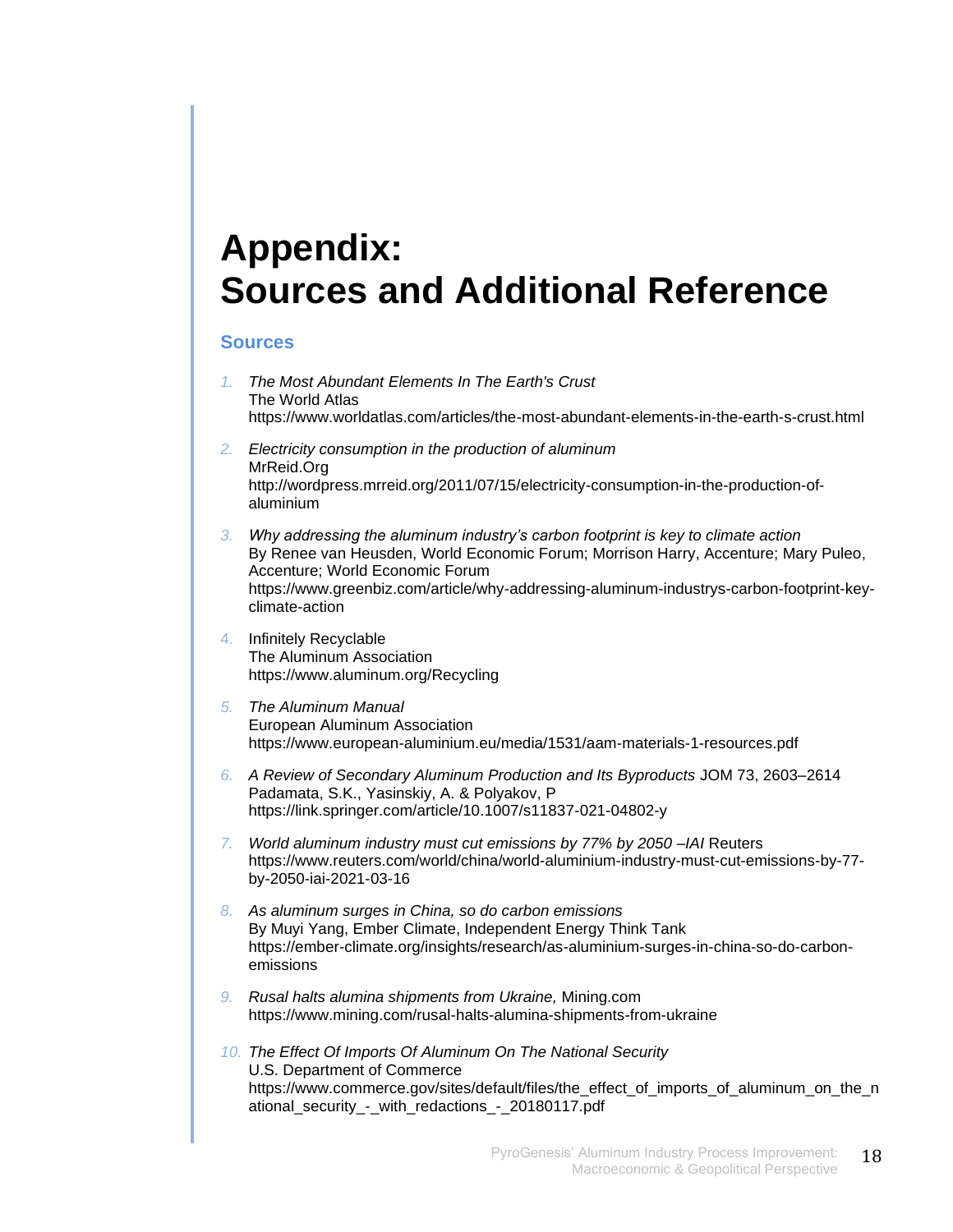<span id="page-18-12"></span><span id="page-18-11"></span><span id="page-18-10"></span><span id="page-18-9"></span><span id="page-18-8"></span><span id="page-18-7"></span><span id="page-18-6"></span><span id="page-18-5"></span><span id="page-18-4"></span><span id="page-18-3"></span><span id="page-18-2"></span><span id="page-18-1"></span><span id="page-18-0"></span>

| 11. US calls off tariffs on Canadian aluminum – for now<br>By Kathleen Harris, Alexander Panetta, CBC News<br>https://www.cbc.ca/news/politics/aluminum-tariffs-trade-trump-trudeau-1.5724391                                                                                                                     |
|-------------------------------------------------------------------------------------------------------------------------------------------------------------------------------------------------------------------------------------------------------------------------------------------------------------------|
| 12. Sustainability the new battleground for aluminum producers<br>By Andy Home, Reuters<br>https://www.reuters.com/article/us-metals-aluminum-ahome-column-idUSKBN1X11E5                                                                                                                                          |
| 13. War threatens supply of 'green' aluminum for cars, beer cans<br>By Jale Holzman, Corbin Hiar, Politico<br>https://www.politico.com/news/2022/03/04/war-threatens-global-market-of-green-aluminum-<br>00013400                                                                                                 |
| 14. Aluminum, shaping a better tomorrow, International Aluminum Institute<br>https://international-aluminium.org/iai-releases-aluminium-sectors-decarbonisation-dataset-<br>in-line-with-the-international-energy-agencys-beyond-2-degrees-findings                                                               |
| 15. Carbon neutrality goal forces Chinese aluminum smelters away from captive coal power<br>By Wood Mackenzie<br>https://www.woodmac.com/press-releases/carbon-neutrality-goal-forces-chinese-<br>aluminium-smelters-away-from-captive-coal-power/                                                                |
| 16. China's power crisis: why is it happening, how bad is it, and what if it continues into the<br>freezing winter months?<br>By Amanda Lee, South China Morning Post<br>https://www.scmp.com/economy/china-economy/article/3151710/chinas-power-crisis-why-it-<br>happening-how-bad-it-and-what-if               |
| 17. What caused China's electricity shortages; Beijing's carbon-neutral goal solely to blame?<br>By Orange Wang and Cissy Zhou, South China Morning Post<br>https://www.scmp.com/economy/china-economy/article/3150313/what-has-caused-chinas-<br>electricity-shortages-and-beijings?module=inline&pgtype=article |
| 18. Renewable power and aluminum, Norsk Hydro<br>https://www.hydro.com/en-CA/aluminum/about-aluminum/renewable-power-and-aluminum                                                                                                                                                                                 |
| 19. Controversial Hydroelectric Project Divides Iceland<br>By Deutsche Welle<br>https://www.dw.com/en/controversial-hydroelectric-project-divides-iceland/a-1019354                                                                                                                                               |
| 20. Betting against coal, Rio Tinto taps Quebec's hydro power to produce green aluminum<br>By Gabriel Friedman, Financial Post<br>https://financialpost.com/commodities/energy/renewables/betting-against-coal-rio-tinto-taps-<br>quebecs-hydro-power-to-produce-green-aluminum                                   |
| 21. Renewables overtook fossil fuels as EU's main power source in 2020<br>By Kira Taylor, Euractiv<br>https://www.euractiv.com/section/energy/news/renewables-overtook-fossil-fuel-as-main-<br>source-of-eus-electricity-in-2020                                                                                  |
| 22. UK energy titan SSE says low wind, driest conditions in 70 years hit renewable generation<br>By Pippa Stevens, CNBC<br>https://www.cnbc.com/2021/09/29/sse-says-low-wind-dry-conditions-hit-renewable-energy-<br>generation.html                                                                              |
| 23. European Energy Bills to Rise 54% From 2020 Level, BofA Says<br>By Rachel Morrison and Todd Gillespie, Bloomberg<br>https://www.bloomberg.com/news/articles/2022-01-05/european-energy-bills-to-rise-54-<br>from-2020-level-bofa-says                                                                         |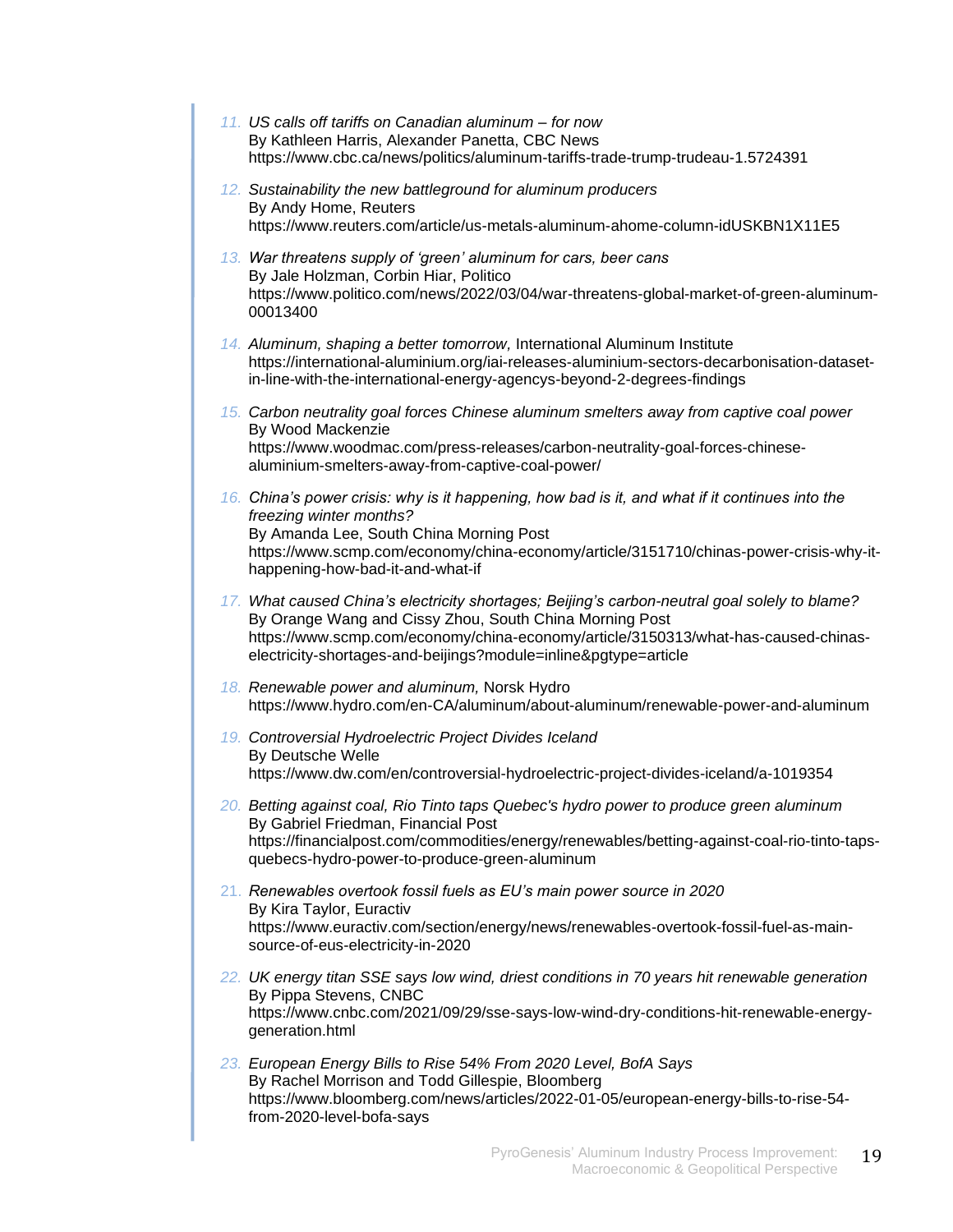<span id="page-19-12"></span><span id="page-19-11"></span><span id="page-19-10"></span><span id="page-19-9"></span><span id="page-19-8"></span><span id="page-19-7"></span><span id="page-19-6"></span><span id="page-19-5"></span><span id="page-19-4"></span><span id="page-19-3"></span><span id="page-19-2"></span><span id="page-19-1"></span><span id="page-19-0"></span>

|  | 24. Power problems take a toll on global aluminum output<br>By Andy Home, Reuters, via Mining.com<br>https://www.mining.com/web/power-problems-take-a-toll-on-global-aluminum-output                                                                                                |
|--|-------------------------------------------------------------------------------------------------------------------------------------------------------------------------------------------------------------------------------------------------------------------------------------|
|  | 25. Europe's power crunch sparks aluminum smelter meltdown                                                                                                                                                                                                                          |
|  | By Andy Home, Reuters, via Mining.com                                                                                                                                                                                                                                               |
|  | https://www.mining.com/web/europes-power-crunch-sparks-aluminum-smelter-meltdown                                                                                                                                                                                                    |
|  | 26. China's aluminum supply shortage keeps prices near 13-year high with little sign of easing<br>amid power cuts, emissions targets<br>By Cyril Ip and Su-Lin Tan, South China Morning Post<br>https://www.scmp.com/economy/china-economy/article/3154113/chinas-aluminium-supply- |
|  | shortage-keeps-prices-near-13-year                                                                                                                                                                                                                                                  |
|  | 27. Aluminum hits \$3,000 for first time since 2008 on fears supplies will run short<br>By Reuters via Financial Post                                                                                                                                                               |
|  | https://financialpost.com/commodities/mining/soaring-aluminum-hits-3000-for-first-time-<br>since-2008                                                                                                                                                                               |
|  | 28. Aluminum nears record high as Russia-Ukraine conflict threatens supplies                                                                                                                                                                                                        |
|  | By Pratima Desai, Reuters<br>https://www.reuters.com/markets/europe/lme-aluminium-holds-firm-russian-supply-risks-<br>2022-03-01                                                                                                                                                    |
|  | 29. Hydro-powered smelters charge premium prices for 'green' aluminum                                                                                                                                                                                                               |
|  | By Peter Hobson, Reuters                                                                                                                                                                                                                                                            |
|  | https://www.reuters.com/article/us-aluminum-sales-environment/hydro-powered-smelters-<br>charge-premium-prices-for-green-aluminum-idUSKBN1AI1CF                                                                                                                                     |
|  | 30. Aluminum for Climate: Exploring pathways to decarbonize the aluminum industry<br>Accenture for the World Economic Forum<br>https://www3.weforum.org/docs/WEF_Aluminium_for_Climate_2020.pdf                                                                                     |
|  | 31. Aluminum Facts                                                                                                                                                                                                                                                                  |
|  | Natural Resources Canada (NRCAN), Government of Canada<br>https://www.nrcan.gc.ca/our-natural-resources/minerals-mining/minerals-metals-<br>facts/aluminum-facts/20510                                                                                                              |
|  | 32. IEA (2021), Aluminum, IEA, Paris https://www.iea.org/reports/aluminium                                                                                                                                                                                                          |
|  | 33. IEA (2020), Tracking Aluminum 2020, IEA, Paris https://www.iea.org/reports/tracking-<br>aluminium-2020                                                                                                                                                                          |
|  | 34. https://recycling.world-aluminium.org/review/recycling-indicators/<br>Global Share of Primary and Recycled Metal Production<br>The International Aluminum Institute                                                                                                             |
|  | 35. IEA (2020), An Energy Sector Roadmap to Carbon Neutrality in China, IEA,                                                                                                                                                                                                        |
|  | https://iea.blob.core.windows.net/assets/6689062e-43fc-40c8-9659-<br>01cf96150318/AnenergysectorroadmaptocarbonneutralityinChina.pdf                                                                                                                                                |
|  | 36. IndexMundi.com<br>https://www.indexmundi.com/commodities/?commodity=aluminum&months=240                                                                                                                                                                                         |
|  |                                                                                                                                                                                                                                                                                     |
|  |                                                                                                                                                                                                                                                                                     |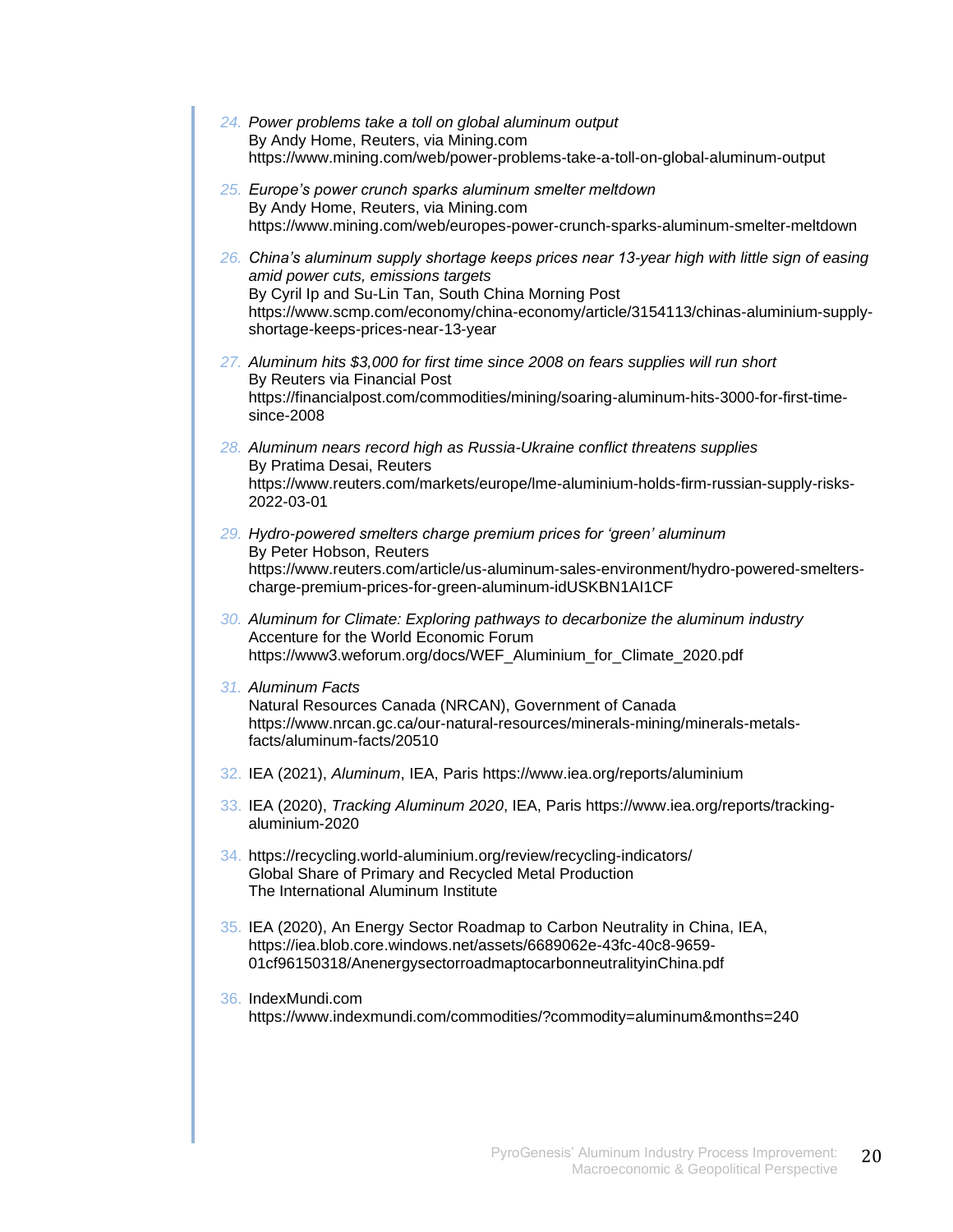#### **Additional References**

#### *Aluminum price jumps to record as Russian attacks boosts supply risks* Bloomberg News https://www.mining.com/web/aluminum-price-jumps-to-record-as-russian-attack-boostssupply-risks *Aluminum Hits Highest Since 2008 on LME, Closes in on a Record* By Mark Burton and Yvonne Yue Li, Bloomberg https://www.bloomberg.com/news/articles/2022-02-08/aluminum-hits-highest-since-2008 on-lme-closing-in-on-a-record *Aluminum Hovers Near 13-Year High as Trade Weighs Ukraine Crisis* Bloomberg News https://www.bnnbloomberg.ca/aluminum-hovers-near-13-year-high-as-trade-weighsukraine-crisis-1.1724047 *Russia's invasion of Ukraine to impact global aluminum supply* S&P Global Commodity Insights https://www.spglobal.com/commodity-insights/en/market-insights/latestnews/metals/022422-russias-invasion-of-ukraine-to-impact-global-aluminum-supply-nickelprices-surge *Ukraine war spurs shipment of Aluminum from China to Europe* Bloomberg via The Economic Times https://economictimes.indiatimes.com/small-biz/trade/exports/insights/ukraine-war-spursshipments-of-aluminum-from-china-to-europe/articleshow/90009073.cms?from=mdr *Alcoa Warns Russia-Ukraine Conflict Could Hit Aluminum Supply* By Joe Deaux, Bloomberg News https://www.bloomberg.com/news/articles/2022-01-19/alcoa-warns-russia-ukraine-conflictcould-hit-aluminum-supply *War risk spurs repricing in base metals* By Wenyu Yao, Semior Commodities Strategist, ING Economic and Financial Analysis https://think.ing.com/articles/war-risk-spurs-repricing-in-base-metals *Five ways the Ukraine crisis could push up prices* Lora Jones, Business reporter, BBC News

*War in Ukraine disrupts key supply chains – and lives* By Matt O'Brien, Associated Press https://abcnews.go.com/Business/wireStory/war-ukraine-disrupts-key-supply-chains-lives-83450680

https://www.bbc.com/news/business-60509453

*Economic Impact on Canada of the War in Ukraine* By Pedro Antunes, The Conference Board of Canada https://www.conferenceboard.ca/insights/featured/canadian-economics/economic-impacton-canada-of-the-war-in-ukraine

*How Russia's War on Ukraine 'Affects Green Aluminum'*  By Lloyd Alter, Treehugger https://www.treehugger.com/russia-ukraine-war-affects-green-aluminum-5221119

*Budweiser Brings Environmentally Friendly Beer Cans to Europe* By Joe Deaux, Bloomberg https://www.bloomberg.com/news/articles/2021-09-20/budweiser-brings-environmentallyfriendly-beer-cans-to-europe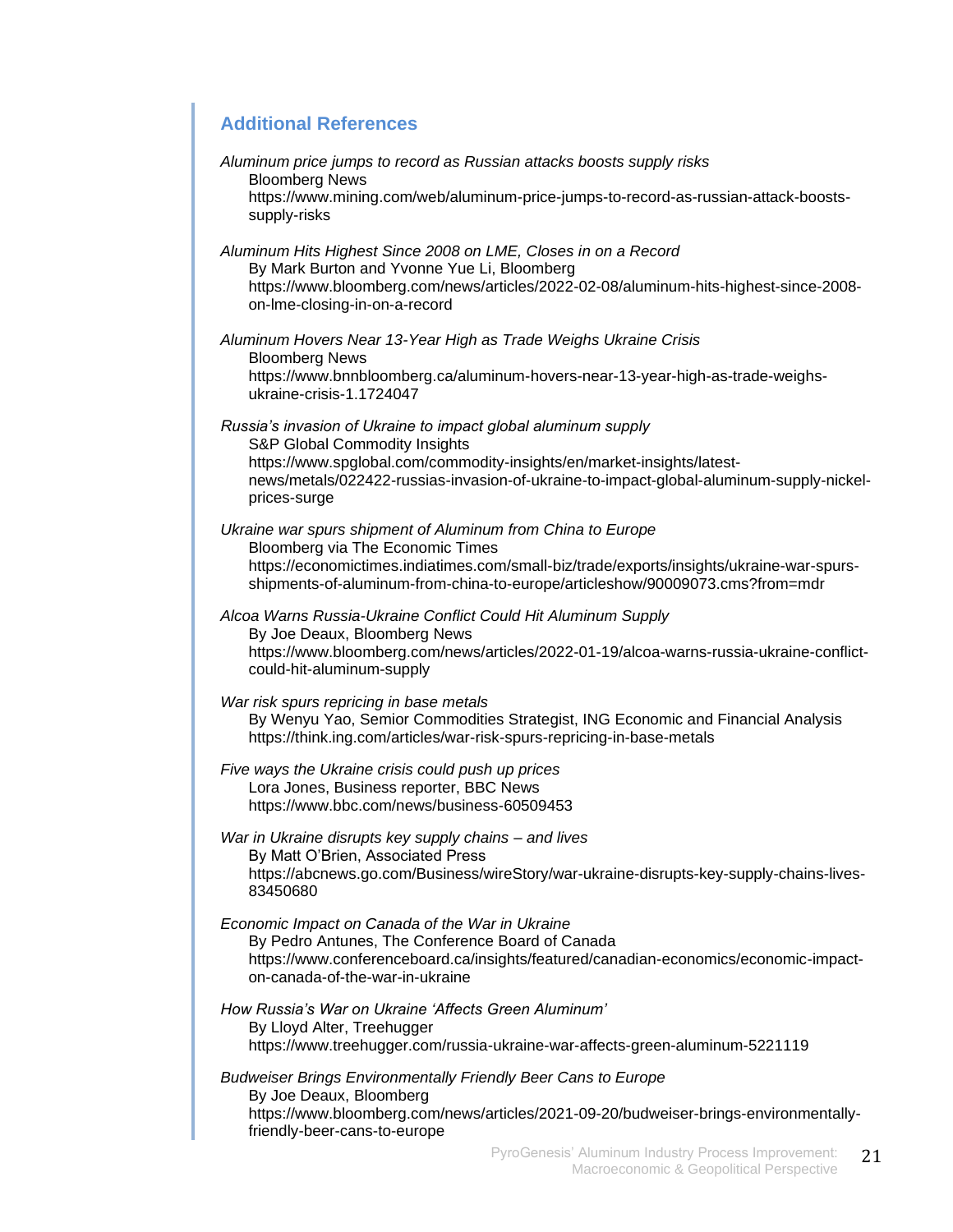| How Tariffs on Canadian Aluminum Hurt the Climate<br>By Lloyd Alter, Treehugger<br>https://www.treehugger.com/how-tariffs-on-canadian-aluminum-hurt-the-climate-5074147 |
|-------------------------------------------------------------------------------------------------------------------------------------------------------------------------|
| U.S. Aluminum Manufacturing: National Security and Tariffs<br>By Michaela D. Platzer, Specialist in Industrial Organization                                             |

and Business and Heidi M. Peters, Analyst in U.S. Defense Acquisition Policy, Congressional Research Service https://sgp.fas.org/crs/natsec/IF11787.pdf

*This remote factory is where Trump may finally draw the line on trade* By Ana Swanson, Washington Post https://www.washingtonpost.com/news/wonk/wp/2017/06/29/this-remote-factory-is-wheretrump-may-finally-draw-the-line-on-trade

*Aluminum producing and consuming industries have thrived under U.S. Section 232 import measures*

By Adam S. Hersh and Robert E. Scott, Economic Policy Institute https://www.epi.org/publication/aluminum-producing-and-consuming-industries-havethrived-under-u-s-section-232-import-measures

*Aluminum Production*

*Alton T. Tabereaux, Ray D. Peterson, in Treatise on Process Metallurgy: Industrial Processes, 2014* via Science Direct https://www.sciencedirect.com/topics/engineering/aluminum-production

*American Companies Still Make Aluminum. In Iceland* By Binyamin Appelbaum, The New York Times https://www.nytimes.com/2017/07/01/us/politics/american-companies-still-make-aluminumin-iceland.html

*Aluminum*

Northwest Power and Conservation Council https://www.nwcouncil.org/reports/columbia-river-history/aluminum

#### *Cost Pressures Mount for China's aluminum smelters as regions end discount power deals* By S&P Global Commodity Insights

https://www.spglobal.com/commodity-insights/en/market-insights/latestnews/metals/102021-cost-pressures-mount-for-chinas-aluminum-smelters-as-regions-enddiscount-power-deals

#### *Aluminum is Recycling's New Best Friend, But It's Complicated*

By Justine Calma, The Verge https://www.theverge.com/2019/9/12/20862775/aluminum-recycling-water-tech-plasticmanufacturing-cocacola-pepsi-apple

#### *Recycled aluminum could meet 50 percent of demand by 2050*

From The international Aluminum Institute via Waste Management World https://waste-management-world.com/artikel/recycled-aluminum-could-meet-50-percent-ofdemand-by

*International Aluminum Institute: Post-Consumer Aluminum Scrap Tops 20 Million Tonnes for the First Time*

From International Aluminum Institute via Business Wire https://www.businesswire.com/news/home/20210525005793/en/International-Aluminum-Institute-Post-consumer-Aluminum-Scrap-Tops-20-Million-Tonnes-for-the-First-Time